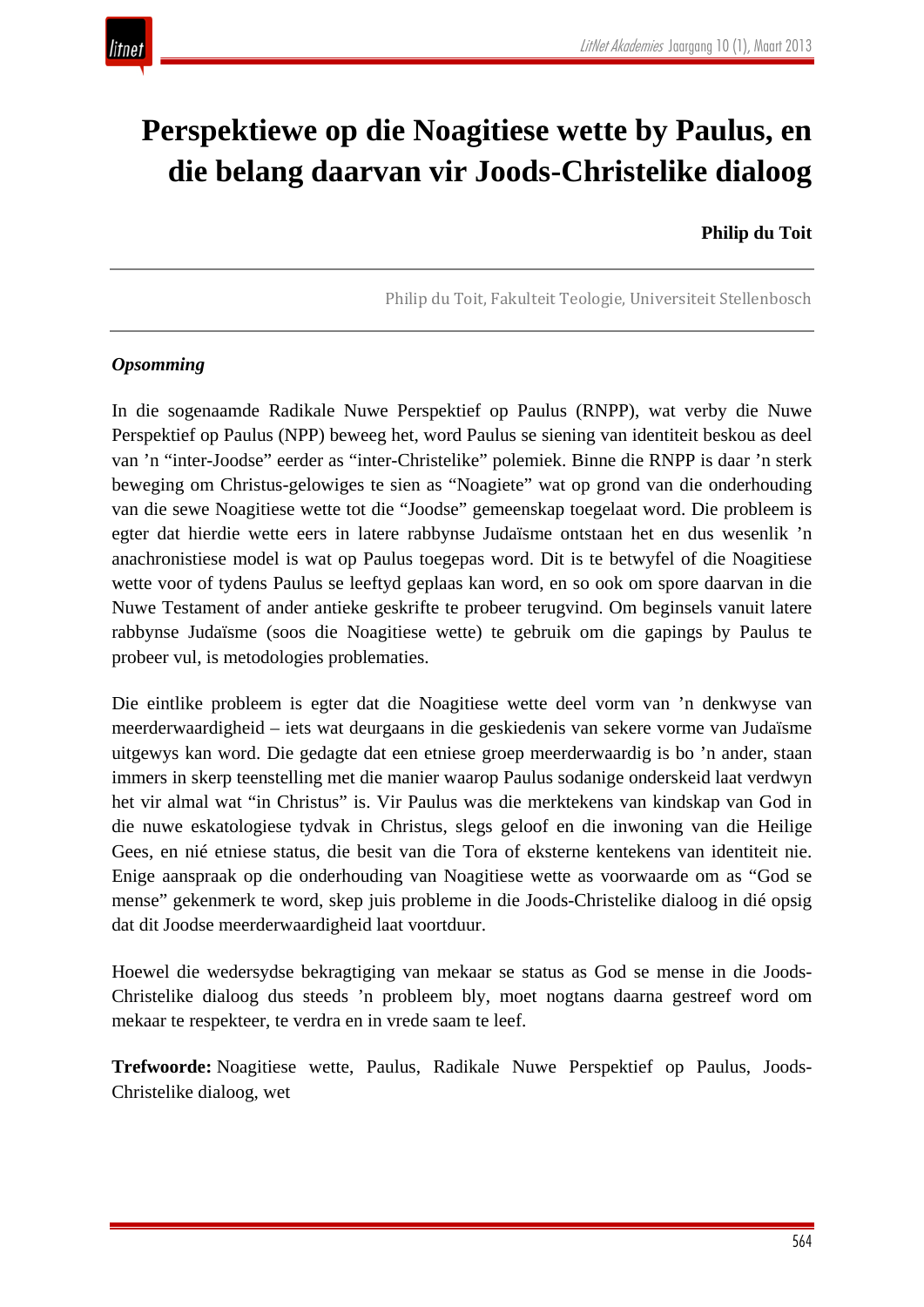

## *Abstract*

# **Perspectives on the Noahide Laws in Paul, and its significance for Jewish-Christian dialogue**

Pauline study has moved on considerably since James Dunn and others popularised the socalled New Perspective on Paul (NPP). In the so-called Radical New Perspective on Paul (RNPP) the focus is not only on Paul's "Jewishness" or a better understanding of the "Jewish" identity that Paul responded to, but on discontinuity in Paul's relationship to the Christian faith as it is known today. The approach of the RNPP is to understand Paul as completely Jewish and to understand Paul's gospel as part of intra-Jewish rather than inter-Christian polemic.

One of the approaches that has come to the fore within the RNPP is to see Christ-believers as "righteous gentiles" or "God-fearers" who adhere to the seven Noahide laws, a minimum set of laws (excluding, e.g., circumcision) or requirements (*halakhot*) expected of Gentiles. These Christ-believers would not be required to adhere to all 613 Jewish laws, but only to the Noahide laws. In this way they would be considered as guests within Judaism and earn a place in the world to come. This approach to Paul creates more room for Jewish-Christian dialogue and helps to create a basis for Jews and Christians to trace part of their tradition back to Paul. The ultimate aim of this view is to find a common platform for mutual validation of identity.

The aim of this article is to determine whether traces of the Noahide laws can be identified in Paul's thought. Although this issue touches on a larger understanding of law and identity in Paul, this article focuses on (a) the date of origin of the Noahide laws, (b) whether these laws or the principles behind them were present in Paul's thought, (c) whether the principle(s) behind the Noahide laws can be harmonised with Paul's understanding of identity, and (d) how the presence or absence of the Noahide laws in Paul's thought would affect Jewish-Christian dialogue.

One of the biggest challenges in this debate is the hermeneutical distance between Judaism and the Ἰ*ουδα*ῖ*οι* in Paul's lifetime. Judaism started as a religion only around 70 CE. One therefore has to view the Ἰ*ουδα*ῖ*οι* in Paul's lifetime as an *ethnos* rather than a religion in the strict sense (although an *ethnos* includes important elements of what is known today as a religion). It is therefore more appropriate to refer to the Ἰ*ουδα*ῖ*οι* as Judaeans. A similar hermeneutical problem applies to those in Paul's lifetime who believed in Christ and Christianity as it is known today, especially in terms of its institutional character as a world religion. The term *Christ-believer* (or a similar term) is thus used in this article, not *Christian*.

*Noahide laws* as a concept originated in rabbinic Judaism. The laws are contained in the *Mishneh Torah* (*Hilkhot Melakhim* 8:14, 12th century CE) and involve prohibitions on idolatry, blasphemy, murder, theft, sexual immorality, eating living flesh, and exhortations for the establishment of courts of justice. In rabbinic Judaism these laws are considered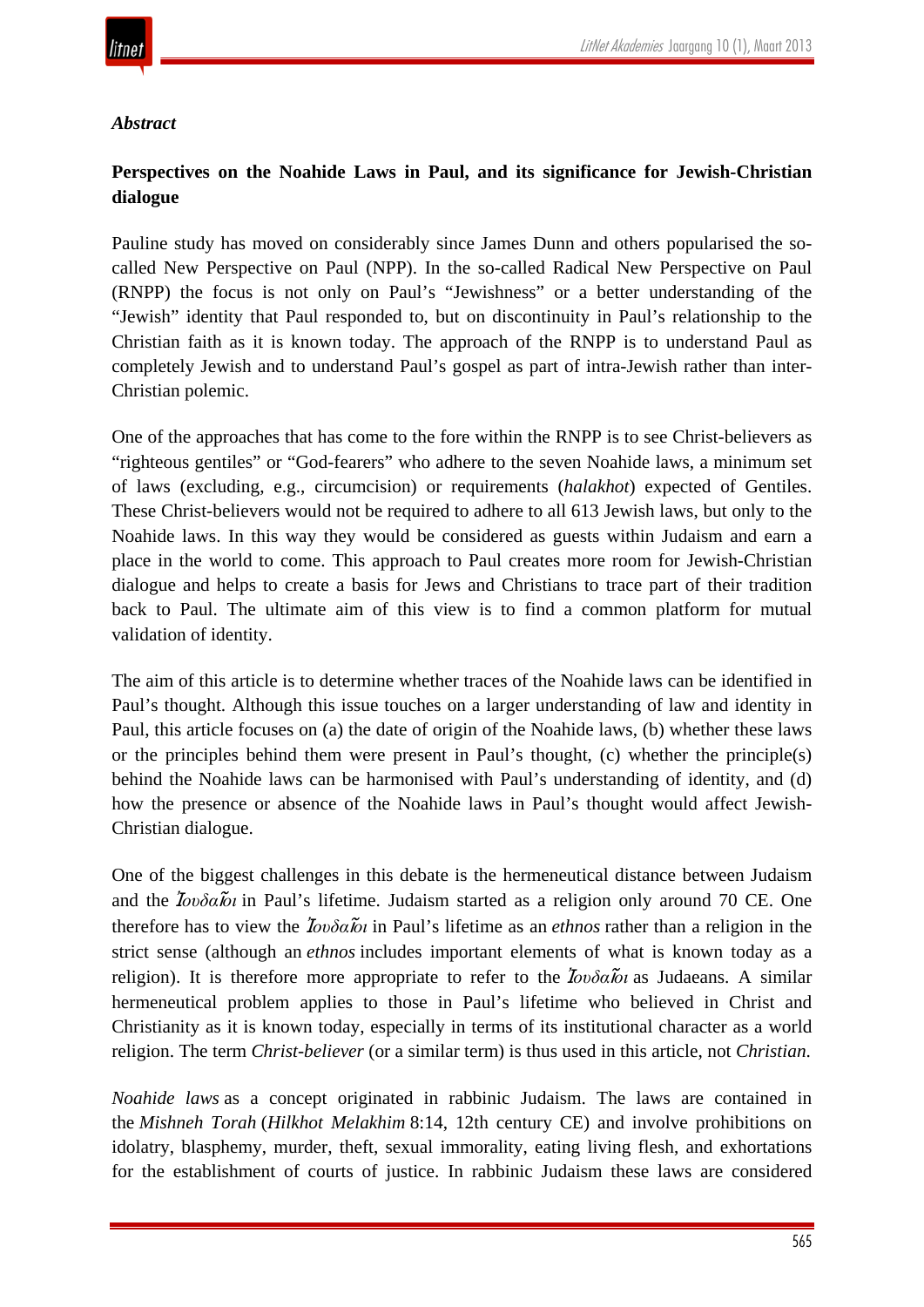binding on all humankind. A gentile that adheres to these laws is considered a "righteous gentile" and deserves a place in the world to come.

The oldest version of the Noahide laws can be found in *Tosefta Avodah Zarah* (8:4), which contains six of the seven laws. It has been argued that the missing law (prohibition on the eating of a limb from a living animal) can be derived from Genesis 9:4 and is omitted due to a copyist's error. Later rabbinic texts infer the first six laws on the basis of Genesis 2:16. But these laws are not inherently part of Genesis 2:16. They are probably inferred by way of mystical interpretation that is characteristic of the Talmudic era.

Both Nanos (1996) and Tomson (1990), however, argue that the idea behind the Noahide laws is present in the Book of Jubilees 7:20–1. Although the book can be dated around 160 to 150 BCE, the prohibitions in Jubilees hardly correspond to the seven Noahide laws. This claim is further weakened by the absence of any requirement that the laws would be binding on all people; that those concerned would be considered as "righteous gentiles"; or that they would earn a place in the world to come.

Others argue that the Noahide laws can be identified within the so-called apostolic decree in Acts 15:19–32; 16:1–5 and 21:25. The prohibitions listed in Acts (abstention from the pollution of idols, sexual immorality, meat of strangled animals and blood) do not, however, correspond well to the seven Noahide laws. The prohibition on sexual immorality shows the only close correspondence to one of the Noahide laws. The so-called apostolic decree rather had to do with a practical arrangement not to put pressure on Judaean Christ-believers regarding obedience to the Mosaic law, because this matter would not be resolved quickly. The idea that the practical arrangement would differentiate Judaean believers from Gentile believers in some way in terms of their status before God is not present in Acts.

Lastly, it has been argued that the Noahide laws are present in the Didaché. But the dating of the Didaché remains uncertain. A growing consensus is emerging that it was compiled around the 1st century CE. The Didaché's date of origin is inferred largely from its literary agreement with other early writings of Christ-believers. If the Didaché used Barnabas and Hermas, it must be dated later than 140 CE. Although most scholars today understand the Didaché to have developed independently of Barnabas and Hermas, it is conceivable that the textual agreement between Didaché 1:5 and Hermas represents a common tradition. The Didaché probably developed largely independently of other early writings of Christ-believers within a rural congregation in a Greek-speaking part of western Syria or, possibly, in the borderland between Syria and Palestine at the close of the 1st century. It thus seems safe to say that the Didaché originated after Paul's lifetime.

A claim to the existence of the Noahide laws in some form earlier than the Talmudic era rests in part on the rabbinic doctrine of the existence of the Oral Torah or Oral Law. As part of rabbinic teaching, the Oral Torah is held to be an orally transmitted legal tradition from Sages or *tanna'im* (those who communicated rabbinic teachings), and constitutes one leg of dual sources of Torah, the one oral and the other written (2nd century CE). The teaching behind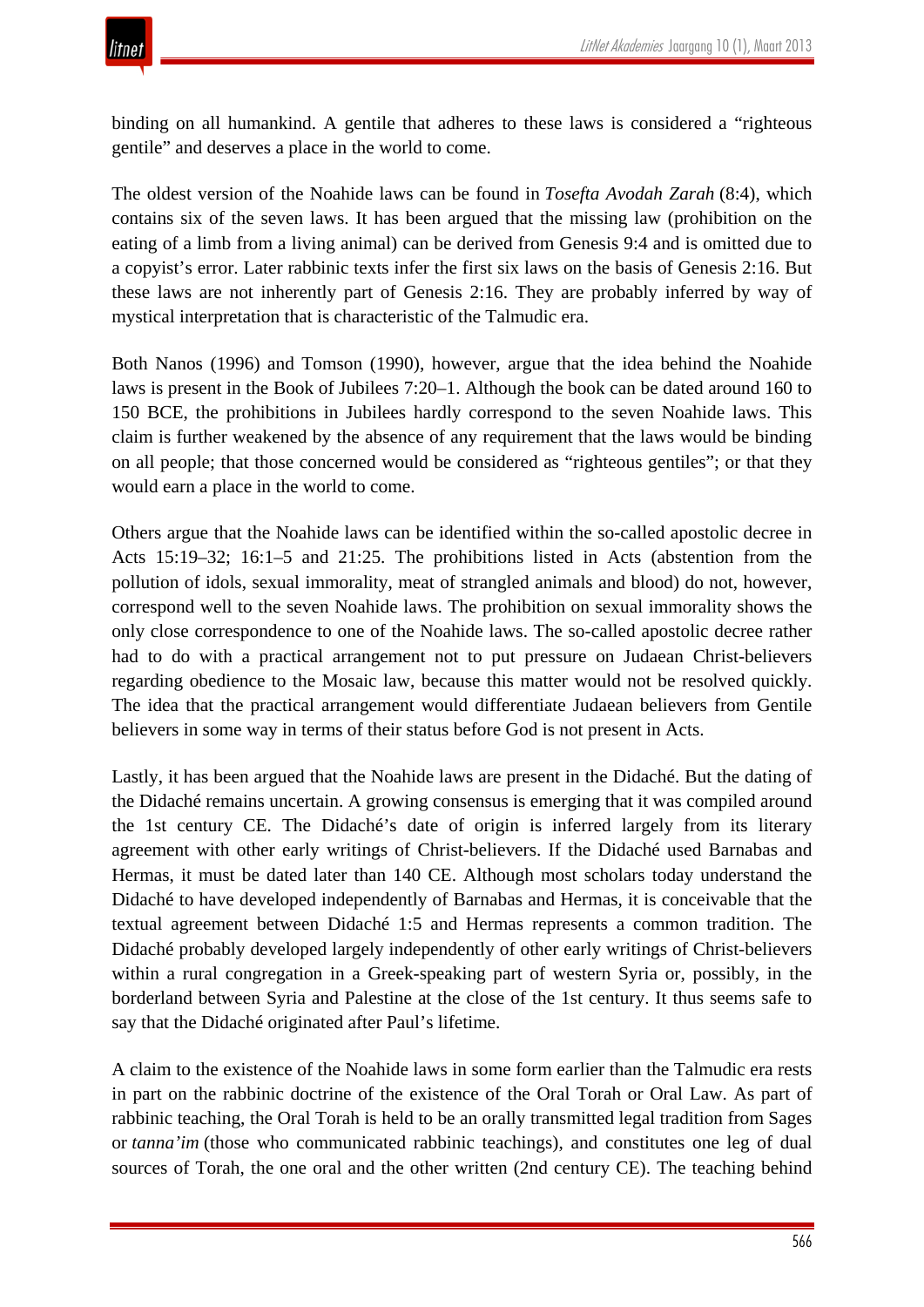the Oral Torah carries esoteric overtones, as this rabbinic system rooted the being of the cosmos in an ultimately linguistic conception of mind.

In the final analysis the Noahide laws are interwoven with Jewish superiority, ranging from the rabbinic literature, through Medieval Jewish thought, to Modern Jewish thinking. The Cabbalistic literature (especially the *Zohar*) has taken on the most essentialist view of the superiority of the Jewish people, elevating it to an ontological principle.

Apart from the anachronistic nature of an attempt to harmonise Paul's thought on identity with the Noahide laws and the principles behind them, the subtle essentialist structure underlying the idea of the Noahide laws stands in sharp contrast to the way in which Paul removes the distinction between Judaeans and Greeks in Christ (Rom. 10:12; 1 Cor. 1:24; 12:13; Gal. 3:28-29; cf. Col. 3:11) and the way in which Paul understands Christ's work. Paul does not view external markers of identity or law observance as constitutive of the new identity in Christ. For Paul the new identity in Christ is marked by the indwelling Spirit and faith in Christ.

An attempt to harmonise a rabbinic Judaist concept (Noahide laws) with Paul's thought probably uncovers a Judaist *modus operandi* of subduing Christianity's claim on Paul to a conception of superiority inherent to forms of Judaism, and arguably of depriving Christianity of its unique identity and its claim on Paul. Although there is room for Jewish-Christian dialogue on the basis of the Old Testament, which constitutes a partly shared heritage, it is another question whether there could be mutual validation between Christianity and Judaism with respect to their claimed status as God's people.

Notwithstanding the hermeneutic distance between Christianity and Biblical identity, if Christians desire to redefine themselves more in terms of discontinuity with a Biblical (especially Pauline) identity, a notion where all religions should be "equal" in terms of their claim on being God's people is certainly possible. The same could be true regarding Jews' identity and their Jewish heritage. But if Christians hold on to the Bible (especially Paul) as normative in defining their own identity, and Jews hold on to their Jewish heritage in doing the same, I do not see the necessity of mutual validation of each other's status as God's people, as long as mutual respect, tolerance as human beings and the desire to live in peace with one another are present.

**Keywords**: Tora, Noahide laws, Paul, Radical New Perspective on Paul, Jewish-Christian dialogue, law

## **1. Inleiding**

Sedert James Dunn (1983) en ander die sogenaamde Nuwe Perspektief op Paulus (NPP) bekend gestel het, het Pauliniese studie al heelwat aanbeweeg. In die sogenaamde Radikale Nuwe Perspektief op Paulus (RNPP) word die klem nie meer bloot gelê op groter begrip vir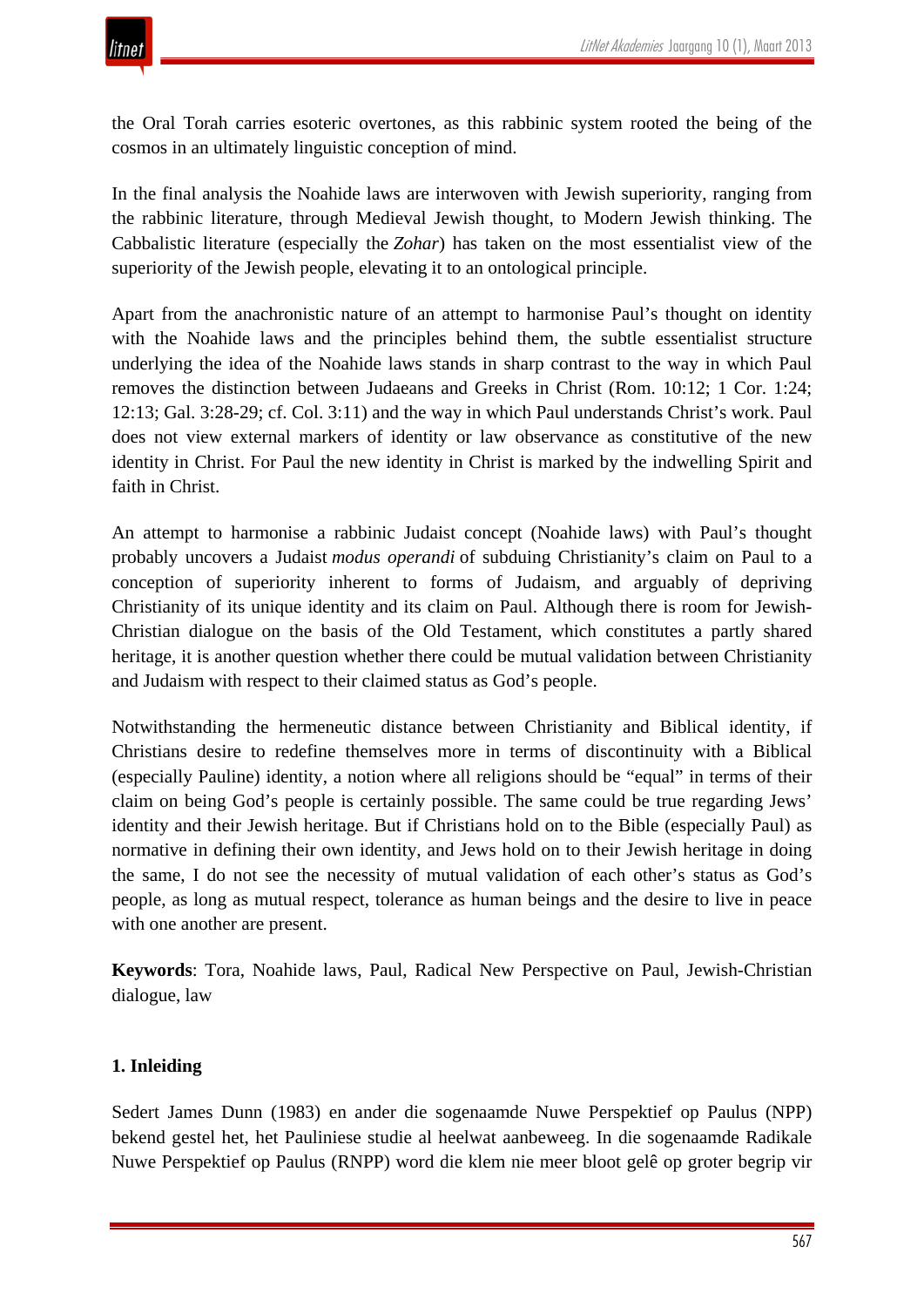Paulus se "Joodsheid" of die "Joodse identiteit" waarteen Paulus, volgens die NPP, gereageer het nie. Die RNPP sien juis meer diskontinuïteit tussen Paulus en die Christelike geloof. Die benadering van die RNPP is om Paulus te beskou as volkome Joods, en om dit waarvoor hy gestaan het, te sien as deel van die inter-Joodse, eerder as inter-Christelike, polemiek. Op laasgenoemde punt is daar oorvleueling tussen die NPP en die RNPP. Hierdie nuwe beskouing van Paulus is een van die redes waarom baie meer Joodse akademici sedertdien betrokke geraak het by die Pauliniese diskoers (bv. Nanos 2002; 1996; Boyarin 1994; Segal 1990).

Een van die benaderings wat binne die RNPP al sterker na vore begin tree het, is om mense wat tot geloof in Jesus Christus gekom het, te sien as "regverdige heidene" of "godvresendes", mense wat die sewe sogenaamde Noagitiese wette, of *halakhot*,onderhou het en op grond daarvan tot die "Joodse" gemeenskap toegelaat is. Van hierdie gelowiges is egter nie verwag om al 613 Joodse wette te onderhou nie, maar slegs die Noagitiese wette. Op hierdie manier kon hulle ook deel kry aan die toekomstige wêreld (Eisenbaum 2009:252; Campbell 2008:6; Nanos 1996:50–6; vgl. Tomson 1990:50).

In hierdie hermeneutiese model word Paulus se Damaskus-ervaring nie verstaan as 'n bekering nie, maar eerder as 'n roeping (Eisenbaum 2009:132–49; vgl. Stendahl 1976:3–27). Volgens dié siening sou Paulus steeds die Ou-Testamentiese Tora onderhou het en dus nie 'n wetvrye evangelie verkondig het nie (Nanos 2009:4), maar gelowiges uit die heidendom slegs vrygestel het van die besnydenis en van algehele wetsonderhouding.

Dit kom dus daarop neer dat Paulus twee verskillende stelsels van verlossing of regverdiging daargestel het: een vir Jode en 'n ander een vir Christus-gelowiges (Eisenbaum 2009:54; vgl. Gager 2002; Gaston 1987).

Hierdie benadering tot Paulus se teologie sou dan groter ruimte bied vir Joods-Christelike dialoog. Wat hierdie vertolking van Paulus aantreklik maak, is dat dit 'n grondslag help skep waarop Jode sowel as Christene die historiese wortels van hulle onderskeie geloofstradisies (deels) na Paulus kan terugvoer, en sodoende 'n gemeenskaplike platform kan vind vir wedersydse bekragtiging van mekaar se identiteit. Dit is dus 'n inklusiewe benadering wat ruimte laat vir albei godsdienste om onder een sambreel hulle identiteit as "God se mense" op 'n manier aan Paulus te verbind.

Die vernaamste oogmerk van hierdie artikel is om vas te stel óf daar by Paulus aanduidings gevind kan word van die beginsel van die Noagitiese wette waarin die identiteit van gelowiges uit die heidendom op 'n ander manier omskryf word as dié van gelowiges wat afstam van die Ou-Testamentiese Israel (soos hier bo uiteengesit). Hierdie saak het wel raakpunte met die breër verstaan van identiteit by Paulus, en spesifiek met sy siening van die identiteit van gelowiges in Christus in verhouding met die identiteit van die Ἰουδαῖοι (Judeërs) en/of Israel, maar dié aspek kan nie binne die bestek van hierdie artikel volledig uitgewerk word nie. Hier word gevolglik slegs gefokus op enkele hoofpunte wat meer direk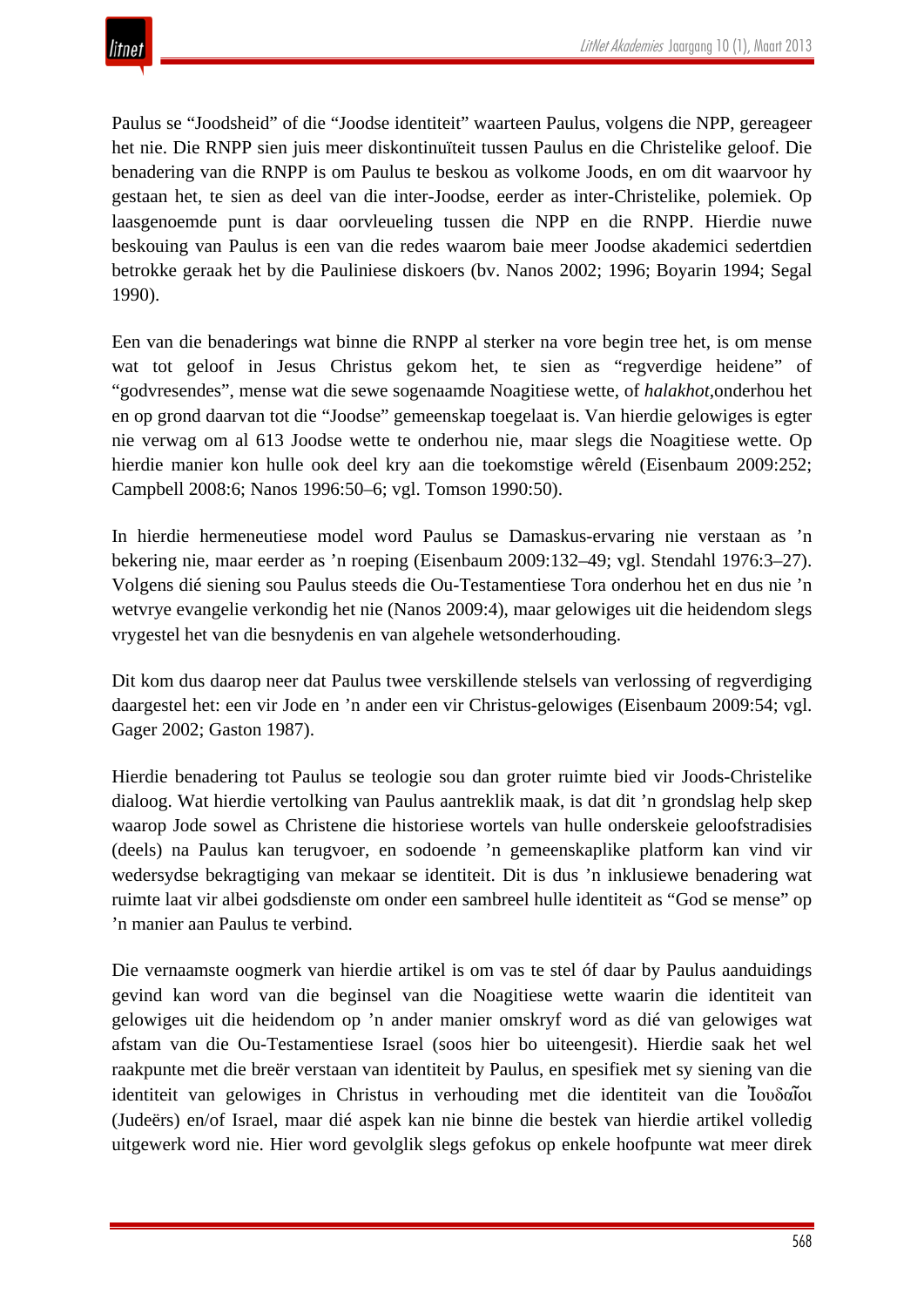verband hou met die Noagitiese wette en die manier waarop dit inspeel op die verstaan van identiteit.<sup>1</sup>

Die ander saak wat verband hou met die probleem rondom die Noagitiese wette, is die rol van die Mosaïese wet in Paulus se denke oor identiteit.<sup>2</sup> Laasgenoemde moet egter onderskei word van die vraag of die Noagitiese wette en die beginsel(s) daaragter deel vorm van Paulus se verwysingsraamwerk (soos hier onder uiteengesit). Hierdie artikel fokus dus hoofsaaklik op die volgende vier vrae: (a) Wanneer het die Noagitiese wette ontstaan? (b) Is daar aanduidings van die bestaan van die Noagitiese wette en die beginsel(s) daaragter tydens Paulus se leeftyd? (c) Kan die beginsel(s) agter die Noagitiese wette gerym word met Paulus se beskouing van identiteit? (d) Hoe sou die teenwoordigheid of afwesigheid van die Noagitiese wette in Paulus se denke die huidige Joods-Christelike dialoog beïnvloed?

## **2. Hermeneutiek en identiteit**

Een van die grootste uitdagings vir die manier waarop Pauliniese beginsels met die oog op vandag se konteks geïnterpreteer word, is die hermeneutiese afstand tussen die Judaïsme en die Ἰ*ουδα*ῖ*οι* van Paulus se leefwêreld. Die Judaïsme het eers omstreeks die tyd van die verwoesting van die tempel in Jerusalem in 70 n.C. as 'n godsdiens begin ontwikkel (Mason 2007:502; Langer 2003:258; Neusner 1984:1–5). Neusner (1984:5) verduidelik dat die rabbynse Judaïsme gebore is toe mense begin glo het dat hulle deur die studie van die Tora en deur die onderhouding van die gebooie 'n kritieke rol kon speel in die koms van die Messias. Judaïsme moet dus verstaan word as 'n geleidelike ontwikkeling wat hoofsaaklik ná 70 n.C. plaasgevind het. Selfs tot in die eerste eeu was die vernaamste instellings in Israel die priesterdom, koningskap, die Skrif en die lewenswyse wat daarmee gepaard gegaan het, die heilige tempel, die land en die mense.

Mason (2007:484) sê dat 'n mens daarom aan die Ἰ*ουδα*ῖ*οι* in Paulus se leeftyd as 'n *ethnos* (nasie/volk) eerder as 'n "godsdiens" moet dink. Elke *ethnos* het 'n eiesoortige karakter wat uitdrukking vind binne 'n unieke voorvaderlike tradisie. Hierdie tradisie weerspieël 'n gedeelde voorvaderlike geslagslyn met eiesoortige handves-stories waarin die gebruike, waardes, konvensies, sedes, wette en politieke bestel of grondwet van die bepaalde groep neerslag vind. Hoewel die kategorie *ethnos* belangrike onderdele bevat van dit wat vandag onder*godsdiens* verstaan word, kan dit nie met *godsdiens* gelyk gestel word nie.3 Mason (2007) en Elliott (2007) stel dus voor dat 'n mens liewer die benaming Judeër(s)<sup>4</sup> moet gebruik met verwysing na die <sup>Ἰ</sup>*ουδα*ῖ*οι* in Paulus se leeftyd.

'n Soortgelyke hermeneutiese probleem kom na vore wat betref diegene wat in Paulus se leeftyd in Christus geglo het, en aanhangers van die Christelike geloof soos ons dit vandag ken (vgl. Campbell 2008:12; Mason 2007). Die hermeneutiese afstand geld veral ten opsigte van die verstaan van die Christendom as 'n "godsdiens" met strukture, instellings, konvensies en belydenisskrifte. Daar bestaan verskille met die Judaïsme wat betref die manier waarop die hermeneutiese afstand inspeel op die verstaan van Christus-gelowiges in Paulus<sup>5</sup> se tyd en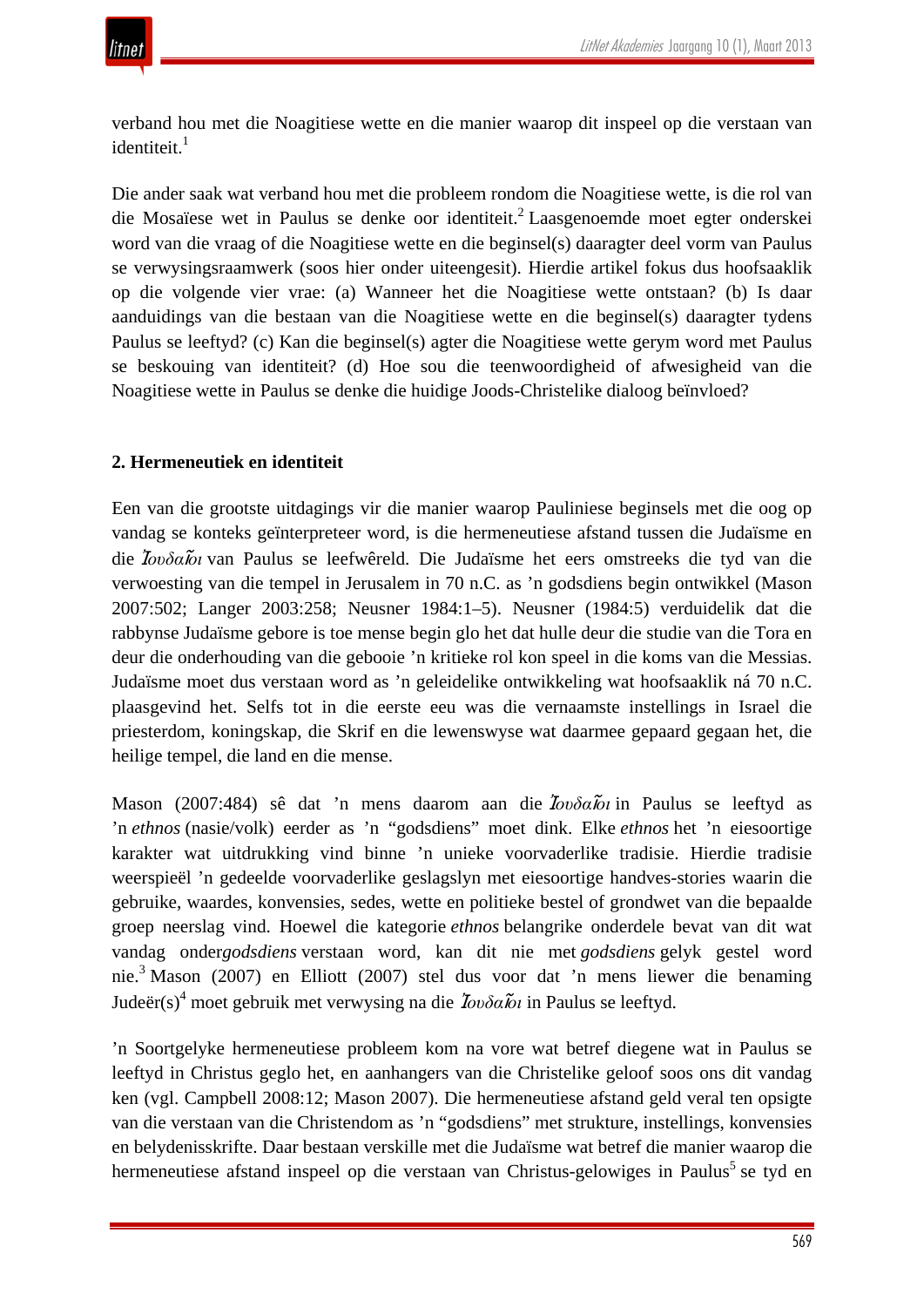vandag. Ek gaan egter, weens die kompleksiteit van die debat hieroor, nie die kontinuïteit of diskontinuïteit van die Christendom met die eerste gelowiges in fyner besonderhede probeer omskryf nie. Vir praktiese doeleindes gaan ek die benaming *Christus-gelowiges*, of bloot *gelowiges*, gebruik om Christene in Paulus se leeftyd aan te dui.

## **3. Die ontstaan en aard van die Noagitiese wette**

*Noagitiese wette* as begrip het tydens die rabbynse Judaïsme ontstaan (Langer 2003:267; Boyarin 1994:233; Schwartz 1990:770; vgl. Lundgren 2003:1732). Dié wette is vervat in die *Mishneh Torah* (*Hilkhot Melakhim* 8:14, 12de eeu n.C.) en behels 'n verbod op (a) afgodery, (b) godslastering, (c) moord, (d) diefstal, (e) seksuele losbandigheid, (f) die eet van lewende vleis (m.a.w. om vleis te eet van 'n dier terwyl dit nog lewe), en (g) aanmanings oor die oprigting van geregtelike howe. Hierdie wette word in rabbynse Judaïsme beskou as bindend op alle mense (Blickenstaff 2009:280; Konvitz 1996:31). Nie-Jode is dus ook verplig om hierdie wette te gehoorsaam as hulle as "regverdige heidene" erken wou word en hul plek in die toekomstige wêreld wou verseker.

Die oudste weergawe van die Noagitiese wette word teruggevind in die *Tosefta Avodah Zarah* 8:4 (3de eeu n.C.), maar bevat slegs ses van die sewe wette (Langer 2003:266). Langer (2003:266) voer aan dat die wet wat ontbreek, naamlik die verbod op die eet van lewende vleis, afgelei kan word van Gen. 9:4, en uitgelaat is weens 'n fout in die kopiëring van die oorspronklike manuskrip. Latere rabbynse tekste lei die eerste ses wette af van Gen. 2:16 (Sanhedrin 56b; Langer 2003:266). Sodanige wette is egter nie inherent deel van Gen. 2:16 nie, maar word waarskynlik daaruit afgelei op grond van mistiese uitlegmetodes wat kenmerkend is van die Talmoediese era (bv. die *Merkabah-*mistiek, een van die afdelings van Kabbala, vgl. Poncé 1988:47–9).

Beide Nanos (1996:55) en Tomson (1990:50) voer egter aan dat daar wel aanduidings van die Noagitiese wette gevind kan word in die Boek van die Jubileë 7:20–1. Alhoewel dié boek gedateer kan word in die omgewing van 160150 v.C. (VanderKam 2001:17 –21), kom die weergawe van die wette in die Jubileë beswaarlik ooreen met die sewe Noagitiese wette.<sup>6</sup> Hierbenewens word die aanspraak dat die Jubileë-teks 'n vroeër weergawe of 'n voorfase van die Noagitiese wette sou bevat, verswak deur die feit dat daar in die Jubileëweergawe geen aanduiding is dat dié wette bindend sou wees vir alle mense, of dat diegene wat die wette onderhou as "regverdige heidene" geag sou word en 'n plek sou verkry in die toekomstige wêreld nie (vgl. Segal 2000a:122–4).

'n Ander redenasie wat aangevoer word, is dat daar 'n vorm van die Noagitiese wette voorkom in die sogenaamde apostoliese verordening soos gevind in Hand. 15:19–32; 16:1–5 en 21:25 (Bivin 2005:141–4; Nanos 1996:52; Tomson 1990:273–4). Die verbodsbepalings wat in Handelinge gelys word, het betrekking op die volgende vier sake: (a) die besoedeling van (of dinge wat geoffer is aan) afgode,<sup>7</sup> (b) ontug, (c) vleis van diere wat verwurg is,<sup>8</sup> en (d) bloed. Die verskille tussen die onderskeie tekste oor verbod (a) het 'n verandering in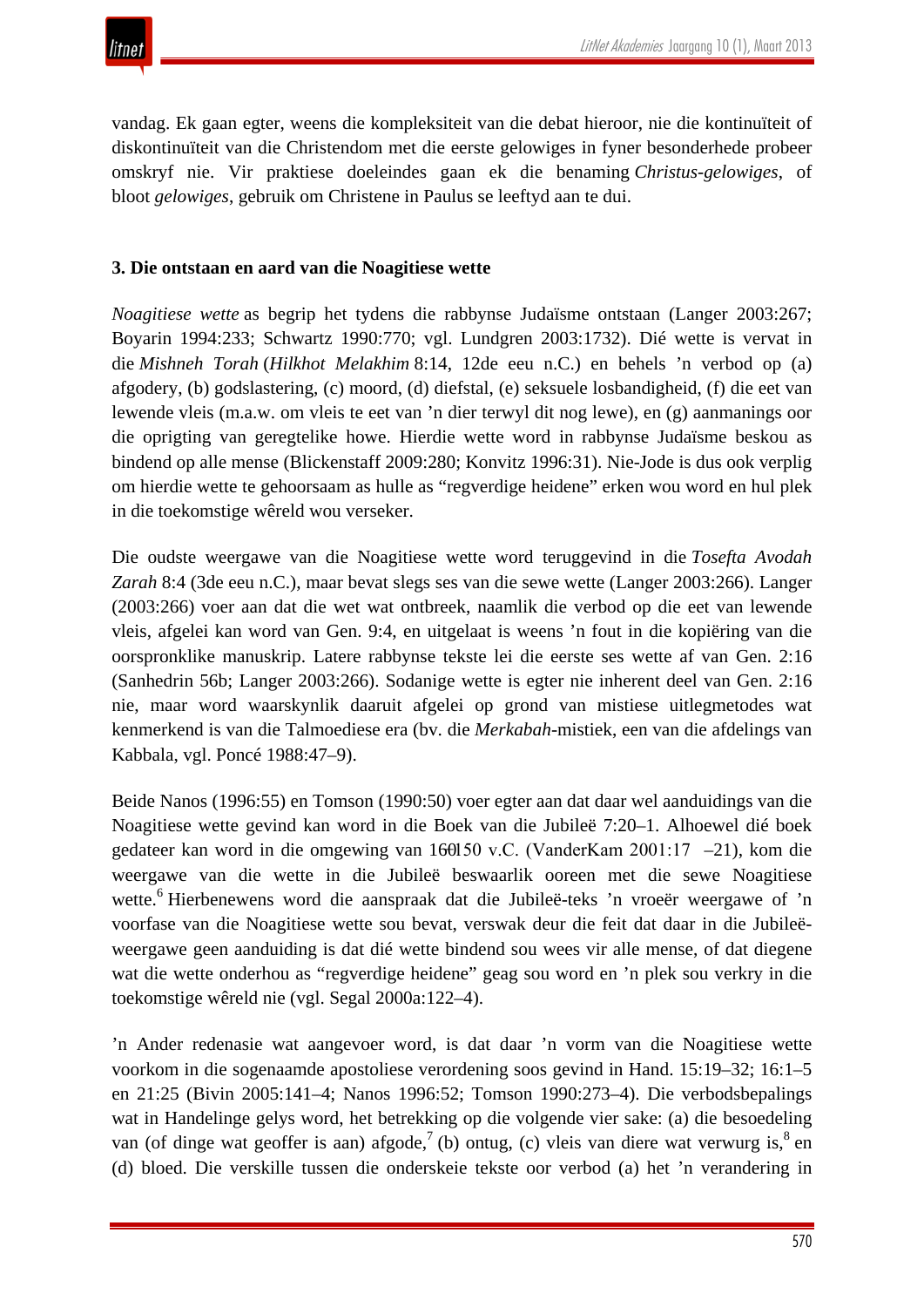betekenis tot gevolg. In Hand. 15:20 verwys dit na die onthouding van geestelike besoedeling wat spruit uit afgodery, terwyl Hand. 15:29 en 21:25 te make het met iets anders, naamlik die deelname aan heidense tempelfeeste, en nie bloot met die onreinheid wat volg op die eet van vleis wat by die mark gekoop is nie (Peterson 2009:433; vgl. Witherington III 1998:461–4). Verbod (b) verwys na seksuele losbandigheid in die breedste sin (*πορνεία*), eerder as geestelike afvalligheid in die praktyk van afgodsdiens (Peterson 2009:433–5). Hierdie verbod toon die enigste noue ooreenkoms met een van die Noagitiese wette (vgl. Wet (e) in die *Mishne Torah* hier bo). Die vleis van diere wat verwurg is (verbod (c)), verwys na vleis waarvan die bloed nie toegelaat is om heeltemal leeg te loop nie, as gevolg van die manier waarop die dier doodgemaak is (Eks. 22:31; Lev. 17:13–6; Peterson 2009:434; vgl. Barrett 2002:233). Verbod (d) verbied die inname van bloed in enige vorm (Gen. 9:4; Lev. 7:26–7; 17:10–4; Deut. 12:16,23; Peterson 2009:434). Die verwysing na Moses in Hand. 15:21 dui vanselfsprekend op vers 20, en veronderstel die onderhouding van sekere Mosaïese wette (Peterson 2009:435–6) eerder as Noagitiese wette.

'n Ander verklaring is dat die reëls van Lev. 17:8–18:18 van toepassing was op Judeërs en inwonende vreemdelinge in die land Israel, wat bindend sou wees op Christus-gelowige heidene in die verstrooiing. Dit sou beteken dat heidense bekeerlinge nie nodig gehad het om proseliete te word en die héle wet te onderhou nie, maar slegs daardie gedeeltes wat deur Moses verwag sou word van inwonende vreemdelinge (bv. Wilson [1983] 2005:85–102; vgl. Wall 2002:220). Dit sou egter daarop neerkom dat gelowiges uit die heidendom saam met Judese gelowiges in die verstrooiing sou woon op 'n manier wat vergelykbaar is met die saamleef met Judeërs in die Heilige Land. In beginsel sou dit dan die feit ignoreer dat God 'n nuwe eiesoortige volk onder die nasies gekies het (Hand. 15:14). Daar is geen bekende Joodse ekwivalent van die gebooie van die Mosaïese wet wat op heidene bindend sou wees nie (Peterson 2009:435). Inteendeel, Witherington III (1998:464–5) maak 'n lys van verskeie faktore wat die verbintenis van Lev. 17–18 aan die "apostoliese verordening" teenspreek (vgl. Peterson 2009:435; Barrett 2002:234).

In die lig van dié woordestryd oor die wet van Moses – wat nie gou opgelos sou word nie – het konsensus ontwikkel dat die sg. apostoliese verordening eintlik 'n praktiese maatreël was om nie druk op die Judese Christus-gelowiges te plaas nie (Peterson 2009:436; vgl. Fitzmyer 1998:558). Buiten dat die tekste in Handelinge se weergawe en die Noagitiese wette nie besonder goed met mekaar vergelyk nie, bevat dit ook geen verwysing na Noag nie (Peterson 2009:434; Barrett 1998:734; vgl. Fitzmyer 1998:557; Witherington III 1998:464). Daar is ook nie 'n aanduiding dat dié praktiese maatreëls Judeërs en heidene wat tot geloof in Christus gekom het, op die een of ander manier van mekaar sou onderskei met betrekking tot hulle status voor God nie.

Laastens is daar aangevoer dat die Noagitiese wette in die Didaché voorkom: Didaché 3:1–6 bevat verwysings na die verbod op moord, owerspel, afgodsdiens, diefstal en godslastering, wat verstaan word as sou dit op die Noagitiese wette dui (bv. Flusser 1988:508), en Didaché 6:2−3 verwys na die dra van die hele "las van die Here" (die hele Tora) en waarsku teen die kos wat aan afgode geoffer is (bv. Van de Sandt en Flusser 2002:240). Die datering van die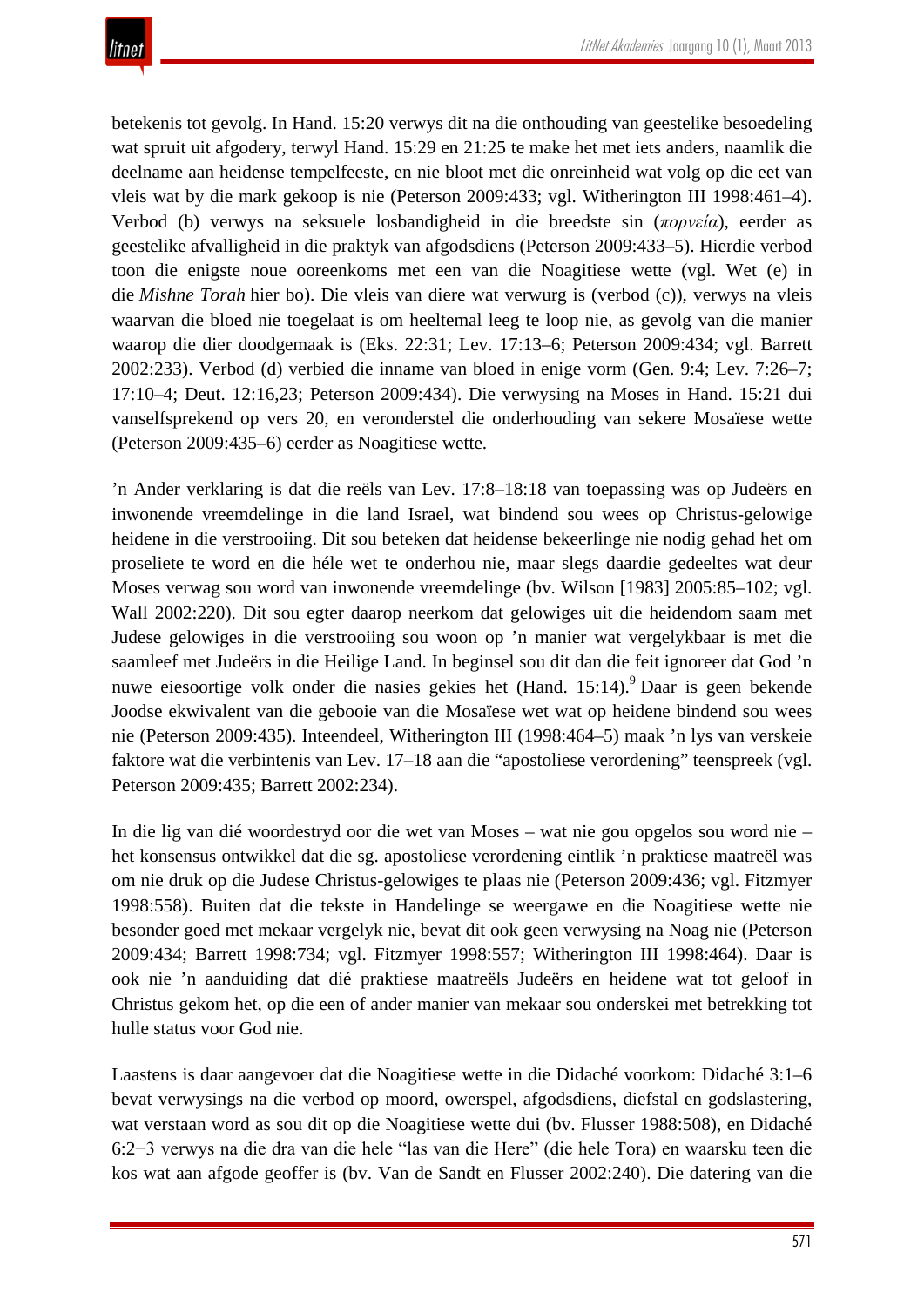Didaché bly egter onseker. Sommige dink dat dit opgestel is tussen 50 en 70 n.C. (Audet 1958:187–210; vgl. Robinson 1976:322–27). Ander stel 'n redaksionele datum teen die eerste helfte van die 2de eeu voor (bv. Niederwimmer [1989] 1993:79; Barnard 1966:99). Nog ander dateer die ontstaan van dié geskrif teen die tweede helfte van die 2de eeu (bv. Kraft 1965:76–7; Johnson 1946:108). 'n Groeiende konsensus is egter besig om te ontstaan (vgl. Van de Sandt en Flusser 2002:48) dat die teks reeds saamgestel is teen die draai van die 1ste eeu n.C. (bv. Rordorf en Tuilier 1998:91–9,232; Steimer 1992:20; Köhler 1987:29–30).

Die datering van die Didaché word grotendeels afgelei van die letterkundige ooreenkoms wat dit toon met ander geskrifte van vroeë Christus-gelowiges. Indien aanvaar word dat die Didaché gebruik gemaak het van Barnabas en Hermas se geskrifte, moet dit later as 140 n.C. gedateer word. Hoewel die meeste akademici egter vandag meen dat die Didaché onafhanklik van Barnabas en Hermas ontwikkel het, is dit wel moontlik dat die tekstuele ooreenkoms tussen Didaché 1:5 en Hermas blyke gee van 'n gedeelde tradisie (Van de Sandt en Flusser 2002:49). Ander geleerdes het dele van die Didaché vergelyk met die Evangelie van Matteus, veral die Ons Vader-gebed (bv. Köhler 1987:29–30). Dit is egter nie voor die hand liggend dat die Didaché literêr afhanklik was van hierdie geskrifte nie. Dit is meer waarskynlik dat dit aan die einde van die 1ste eeu onafhanklik ontwikkel het binne 'n plattelandse gemeenskap in 'n Griekssprekende deel van westelike Sirië, of moontlik in die grensgebied tussen Sirië en Palestina (Van de Sandt en Flusser 2002:52). Alles in ag genome lyk dit dus veilig om te sê dat die Didaché eers ná Paulus se leeftyd ontstaan het.

Behalwe probleme met die datering van die Didaché is dit ook moontlik dat die gedagte om die hele Tora te onderhou, met spesifieke verwysing na die voedselwette (6:2−3), 'n Joodse idee was wat eers later ingevoeg is (Stuiber 1961:327–29). As rede vir hierdie siening word aangevoer dat die laaste deel van die Didaché meer van 'n anti-Joodse karakter vertoon as die eerste (veral 8:1–2; Van de Sandt en Flusser 2002:241). Dit is 'n ope vraag of die verbodsbepalings in Didaché 3:1–6 (moord, owerspel, afgodsdiens, diefstal en godslastering) en 6:3 (voedsel aan afgode geoffer) genoeg ooreenkoms toon met sekere van die Noagitiese wette om as bewys te dien dat 'n soort eerste vorm van die Noagitiese wette in die Didaché voorkom. Sodanige vertolking skep verskeie probleme, om die volgende redes: (a) Daar is geen verwysing na Noag in die Didaché nie. (b) Die idee dat 'n ander stel vereistes (*halakhot*) vir heidene as vir Jode gegeld het, kan slegs deur middel van induktiewe argumente afgelei word. (c) Die blote ooreenkoms van sommige van die verbodsbepalings in die teks van die Didaché met sekere van die Noagitiese wette bied as sodanig nie genoegsame gronde om 'n vroeë vorm van die Noagitiese wette, en die beginsel(s) ten grondslag daarvan, in die Didaché aan te dui nie. Die probleem is dat die verbodsbepalings in die Didaché wat vergelyk word met die Noagitiese wette, deur die hele geskrif heen ingebed is tussen verskeie ander opdragte en verbodsbepalings (veral 1–7). In die lig van die reikwydte van die verbodsbepalings in Didaché 1–7 verteenwoordig dit eerder aspekte van die Mosaïese Wet.

Die aanspraak dat die Noagitiese wette in 'n stadium vroeër as die Talmoediese era ontstaan het, berus gedeeltelik op die rabbynse leer van die "mondelinge Tora" (vgl. Blickenstaff 2009:280). Volgens rabbynse leer is laasgenoemde 'n wetlike tradisie wat mondeling deur die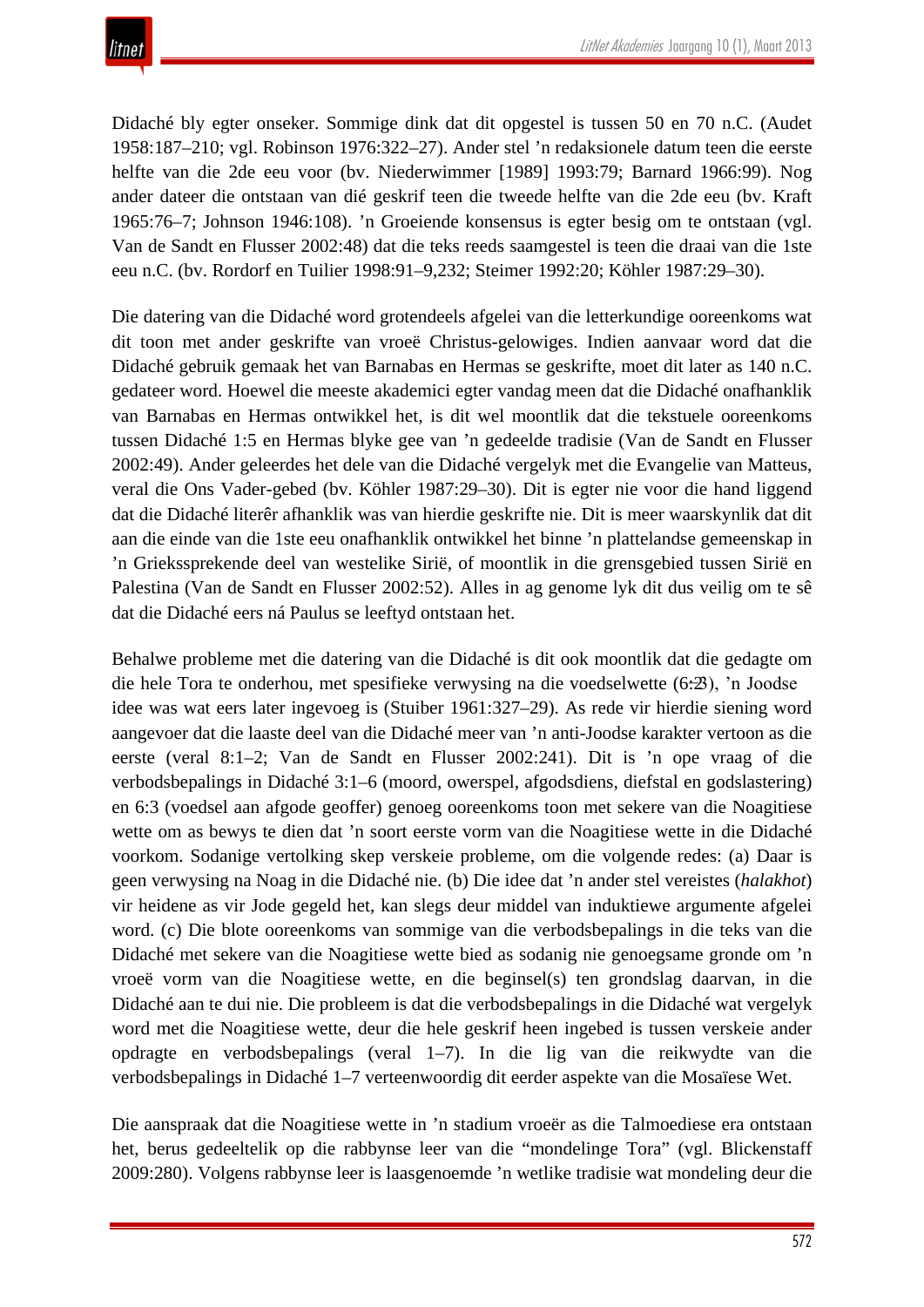Wyses, of *tanna'im* (diegene wat rabbynse leerstellings oorgedra het), oorgelewer is. Dit vorm een been van die sg. tweeledige oorsprong van die Tora: die een mondeling en die ander een geskrewe (Schiffman 2009:336; Jaffee 1997:526). Hierdie tydperk kan aangedui word as die 2de eeu n.C. (Oral Law 2002). Die rabbi's het geglo dat dié aanvullende Tora by Sinai deur God aan Moses gegee is (Schiffman 2009:336). Hierdie leer bevat esoteriese ondertone, want die rabbynse sisteem wortel die wese van die kosmos uiteindelik in die taalbegrip van die denke (Jaffee 1997:527). Die mondelinge Tora word voorgestel as die siel van die geskrewe Tora, omdat die verduidelikings wat in eersgenoemde voorkom, lewe gee aan die geskrewe teks. Daarsonder sou talle wette en leerstellings onverstaanbaar gewees het. Die verduidelikings wat deel uitmaak van die mondelinge tradisie, verskil daarom dikwels merkbaar van die letterlike betekenis (*peshat*) van die Bybelse teks (Oral Torah 1991). Agter die begrip *mondelinge Tora* word dus esoteriese kennis veronderstel (Idel 1988:17–34; vgl. die Kabbala; $^{10}$  teenoor Jaffee 1997:527).<sup>11</sup>

## **4. Die Noagitiese wette en Paulus**

Selfs al sou 'n saak daarvoor uitgemaak kon word dat die Noagitiese wette in 'n vroeër vorm reeds *in* die tydperk van rabbynse Judaïsme bestaan het, plaas die ontstaantyd van die rabbynse Judaïsme (ongeveer 70 n.C.) steeds die Noagitiese wette buite die bestek van Paulus se leeftyd.<sup>12</sup> Om die Noagitiese wette, of *halakhot*, na Paulus en sy tyd terug te voer is dus anachronisties, soos selfs Nanos (1996:23) erken. Dieselfde geld vir 'n moontlike vroeër vorm van die Noagitiese wette as deel van die "apostoliese verordening" in Hand. 15:19–32, 16:1–5, en 21:25 (Witherington III 1998:464; vgl. Fitzmyer 1998:557).

Paulus kan trouens beskou word as een van die min skakels wat toegang bied tot die verstaan van vroeë vorme van Farisese Judaïsme (Segal [2003] 2004:162–3; Dunn 1993:60). Afgesien van die anachronistiese aard van 'n benadering wat Christus-gelowiges as "Noagiete" beskou (Nanos 1996:50; Tomson 1990:272), is die idee om die Noagitiese wette aan Paulus se denke te verbind, wesenlik induktief. Dit bly dus deels 'n sirkelredenasie. Segal ([2003] 2004:162) waarsku teen die praktyk om by die rabbynse tradisie te leen om die gapings in Paulus se lewe te vul ten einde die "godsdiens" waaruit hy gekom het, te kenskets. Hy beskou so 'n werkwyse as metodologies verdag, en oordeel dat 'n mens liewer moet begin by 'n tekening van Fariseïsme by Paulus se bekeringservaring.

Hoewel Paulus nie 'n bekering van een "godsdiens" na 'n ander ondergaan het nie, maak dit meer sin om sy Damaskus-ervaring as 'n bekering te verstaan, eerder as bloot 'n roeping (bv. Segal 2000b:184–6; 1990:285–300; Dunn 2006:71; 1993:53; Longenecker 1990:26,28; Fung 1988:59,71). Die rede hiervoor is dat Paulus 'n wesenlike omvorming van identiteit ondergaan het (bv. Wright [2005] 2009:113–21; Hays 2000; vgl. Segal 2000b:185; Sanders [1983] 1989:178–9,207). Dit kan veral afgelei word uit die wyse waarop Paulus homself beskryf. Hy sien homself as "dood vir die wet" en getuig van hoe hy sy voormalige "ek" afgesterf het (Gal. 2:19–20). Sy identiteit in Christus sou voortaan bepaal word deur geloof in Christus (Hays 2000:244), en nie meer deur etnisiteit of onderhouding van die wet van Moses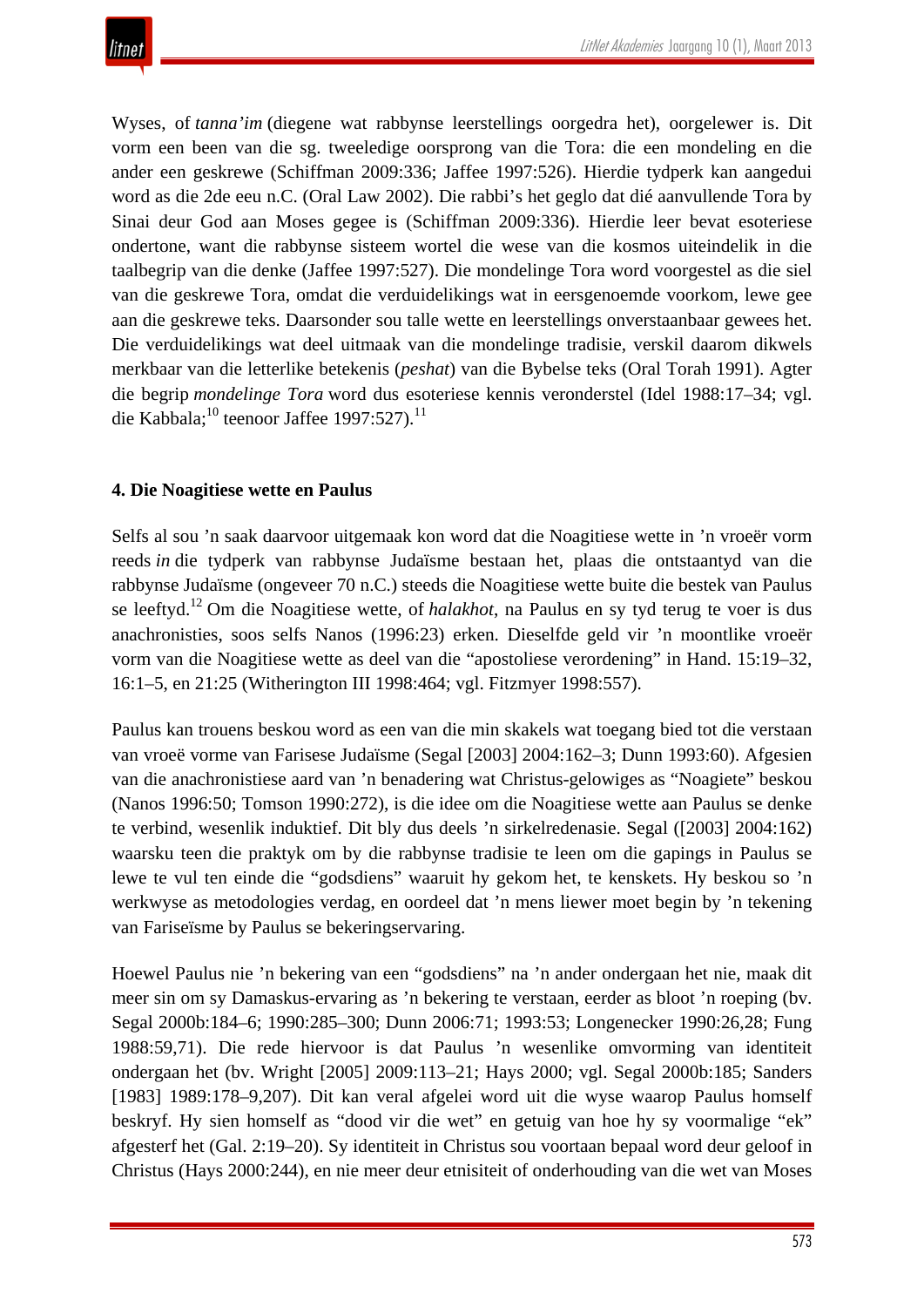

nie (Wright [2005] 2009:118). Vir Paulus word kindskap van God (*υι*̔*οθεσία*) bepaal deur die inwoning van die Heilige Gees (Gal. 4:5–6; Rom. 8:15–6), en die *kentekens* van kindskap en regverdiging is dus nou slegs geloof (Wright [2005] 2009:121) en die inwoning van die Heilige Gees (Fee 1996:88; 1994:469–70,553,564; Moo 1996:499; vgl. Gal. 4:5; Rom. 8:15– 6), en nie meer die wet of enige ander eksterne kenteken van identiteit nie.

Bruce ([1977] 2000:195) is daarom waarskynlik reg wanneer hy aanvoer dat die pre-Mosaïese geskiedenis waartoe Paulus toegang gehad het, slegs Genesis en die eerste deel van Eksodus was, en vóór die Mosaïese Wet is daar in die Skrif geen vermelding van enige ander stel wette nie. Die Noagitiese wette, wat deel was van rabbynse denke, het dus nie 'n rol gespeel in Paulus se denke nie (vgl. Barrett [1962] 1975:52,99,111).

Die probleem strek egter nog veel dieper. Die beginsels agter die Noagitiese wette is uiteindelik verweef met die idee van Joodse meerderwaardigheid. Lundgren (2003:1731–6) toon dié beskouing aan in verskeie bronne in die Judaïsme. Dié bronne strek vanaf die rabbynse literatuur,<sup>13</sup> deur Middeleeuse Joodse denke heen,<sup>14</sup> en tot by vorme van moderne Joodse denke, al is dit ook in 'n meer subtiele vorm (vgl. Schwartz 1990:769).<sup>15</sup> Laasgenoemde wys daarop dat die *wesenlike verskil* tussen die Jood en nie-Jood steeds blyk in die gedagte van:

… two covenants, the one with the Jews and the one with other nations. Every individual Jew has traditionally been obliged to follow 613 commandments. A non-Jew, on the other hand, is considered to be righteous – and thus to have a portion in the world to come – if he [sic] follows the seven commandments of the sons of Noah. (Lundgren 2003:1735; vgl. Gager 2002; Gaston 1987; Stendahl 1976)

Selfs die moderne verwerping van die leer van uitverkiesing in die Judaïsme kan verbind word met Mordegai M. Kaplan (1881–1983), stigter van die Rekonstruksionisme, en dit behels – ten spyte van aansprake op die teendeel – Joodse meerderwaardigheid (Lundgren 2003:1737; teenoor Langer 2003:276). Die Kabbalistiese literatuur (veral die *Zohar*) bevat waarskynlik die mees essensialistiese beskouing van die meerderwaardigheid van Joodse mense; dit verhef dit trouens tot 'n ontologiese beginsel (Lundgren 2003:1734).

Enige poging om Paulus se denke te probeer inpas by die leer van die Noagitiese wette is anachronisties, en daarbenewens staan die essensialistiese onderbou van dié wette (hoe subtiel ook al gestel) ook in skerp teenstelling met die manier waarop Paulus die onderskeid tussen Judeër en Griek laat verdwyn in Christus (Gal. 3:28–9; 1 Kor. 1:24; 12:13; Rom. 10:12; vgl. Kol. 3:11). In Christus se werk aan die kruis word die onderskeid tussen Judeër en nie-Judeër inderdaad uitgewis (Martyn 1997:335) en kom alle mense na God op dieselfde grondslag: geloof in Christus (Hays 2000:187; Longenecker 1990:157; Sanders [1983] 1989:203). Segal ([2003] 2004:166) merk op dat, selfs al sou Jubileë 7:20–1 beskou word as 'n voorfase van die Noagitiese wette, die heidene volgens dié gedeelte van Jubileë gered word op grond van die onderhouding van die Tora. Behalwe dat Jubileë 15:26–7 dit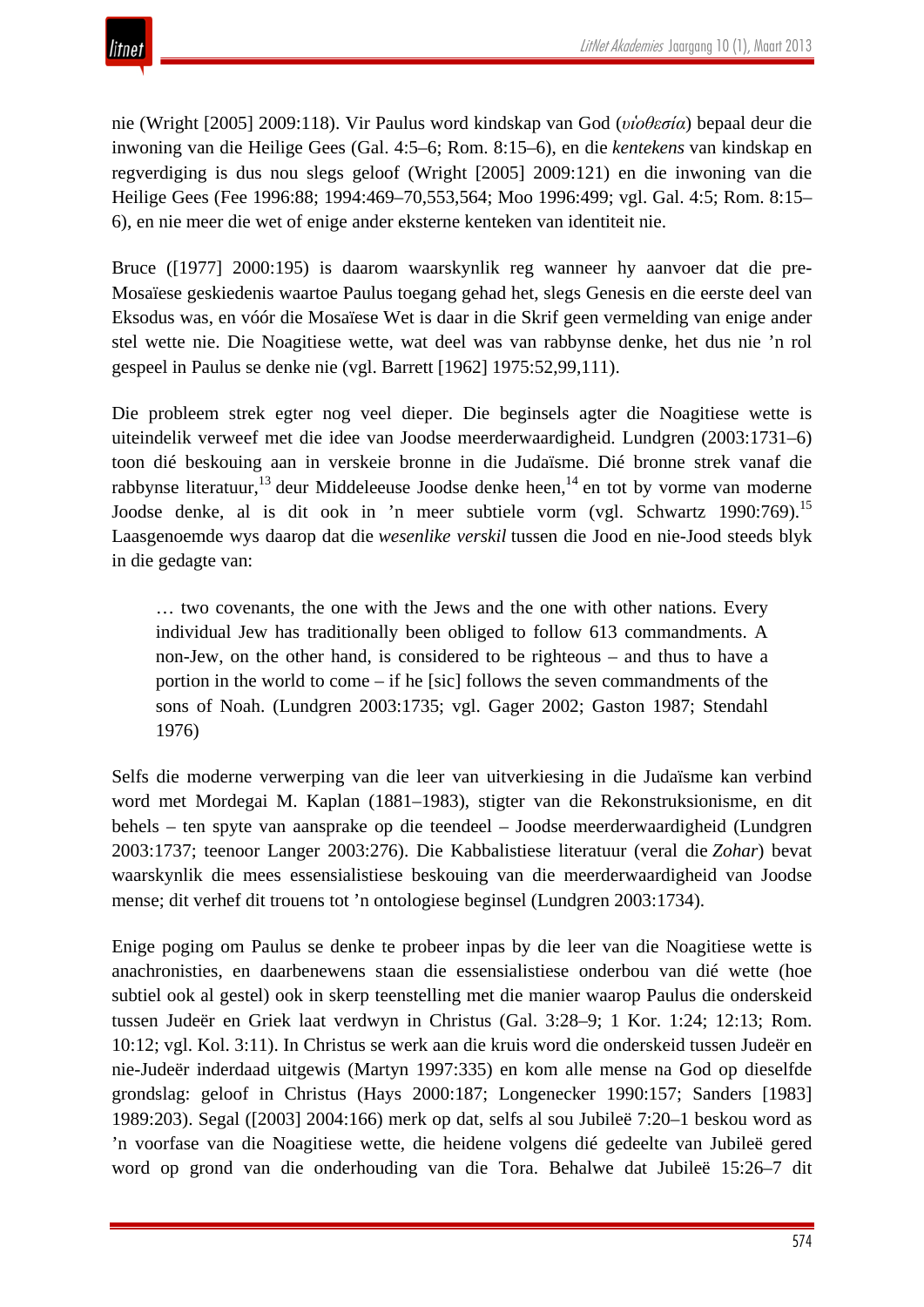

uitdruklik stel dat slegs diegene wat op die agste dag besny is, gered kan word (Segal  $2000a:122$ <sup>16</sup> toon Segal verder dat Paulus 'n duidelike wig indryf tussen geloof en wet:

Just as the exegesis [on the Torah] is based on Paul's own experience of salvation in Christ, so is his exegesis not based on specific rabbinic teaching but on his conviction and experience in preaching to Gentiles, that the redemptive death of Christ also guarantees the justification of Gentiles through their faith and not by comparing their practice to that of Jews. (Segal [2003] 2004:167)

Selfs vanuit die NPP word aangevoer dat Judeërs se fokus op hulle verbondstatus wat ander uitsluit (bv. Dunn 1988b:587), en hulle geregtigheid soos afgebaken deur die wet (bv. Dunn 1988b:588,590; Wright 2002:649), grondliggend deur Paulus gekritiseer is. Om heidene op 'n ander grondslag tegemoet te kom as Judeërs, sou immers Judese eksklusivisme laat voortduur, of slegs gedeeltelike verbondstatus aan heidene verleen.

## **5. Nanos en die "Noagiete"**

Nanos (1996:289–336) vertolk Rom. 13:1–7 só dat die "Noagiete" (Christus-gelowiges) onder direkte gesag van die sinagoge gestaan het en sinagoges besoek het. Volgens hom sou hulle dan verplig wees om te voldoen aan die gedragsvereistes wat vir "regverdige heidene" gestel is (bv. die onderhouding van die Noagitiese wette en die betaling van belastings). Sodoende sou hulle nie die herstel van Israel verhinder nie. Alhoewel Joodse sinagoges tydens die verstrooiing in Rome selfstandig en selfversorgend kon bestaan ten spyte van die algemene afwesigheid van toepaslike geboue, is daar egter geen aanduiding dat sinagoges 'n gemeenskaplike netwerk gevorm het nie (Levine 2005:285–6). Beide Judeërs en Christusgelowiges het eerder 'n versplinterde bestaan in Rome gevoer (Dunn 1988a:lii) in die jare nadat keiser Klaudius in 49 n.C. alle Judeërs uit Rome verdryf het (Carson en Moo 2005:395). Hoewel Nanos beweer dat slegs 'n kleinerige getal Judeërs deur die uitdrywing geraak is, voer Riesner (1998:199–200) grondige redes aan waarom die uitdrywing redelik omvangryk was (vgl. Carson en Moo 2005:395–6). Dit is dus onwaarskynlik dat Paulus in Romeine 13:1 die leiers van die sinagoge in gedagte gehad het. Die meeste Nuwe-Testamentici is dit eens dat Paulus in hierdie vers die Romeinse maghebbers as hoogste gesag in die oog gehad het (bv. Schreiner [1998] 2005:681; Moo 1996:793; Dunn 1988b:759–60, 769; Bruce [1985] 2000:230–3; Cranfield 1979:659; Barrett [1962] 1975:244). Volgens Witherington III ([2003] 2004:259–6) is Christus as sentraal en onmisbaar beskou in die heilsleer van beide Galasiërs en Romeine, maar veral in Galasiërs. Hy verwerp die idee dat Paulus se siening van die heidene in Romeine (veral 13:1–7) behels het dat hulle sekere gedragsvereistes (*halakhot*) sou moes nakom (teenoor Nanos 1996:336), want hy sien nie 'n verskuiwing in Paulus se denke tussen die skryf van die brief aan die Galasiërs en die skryf van die een aan die Romeine nie (vgl. Beker 1980; oorgeneem deur Thiselton 1992:239 en Donfried 2002:196,198).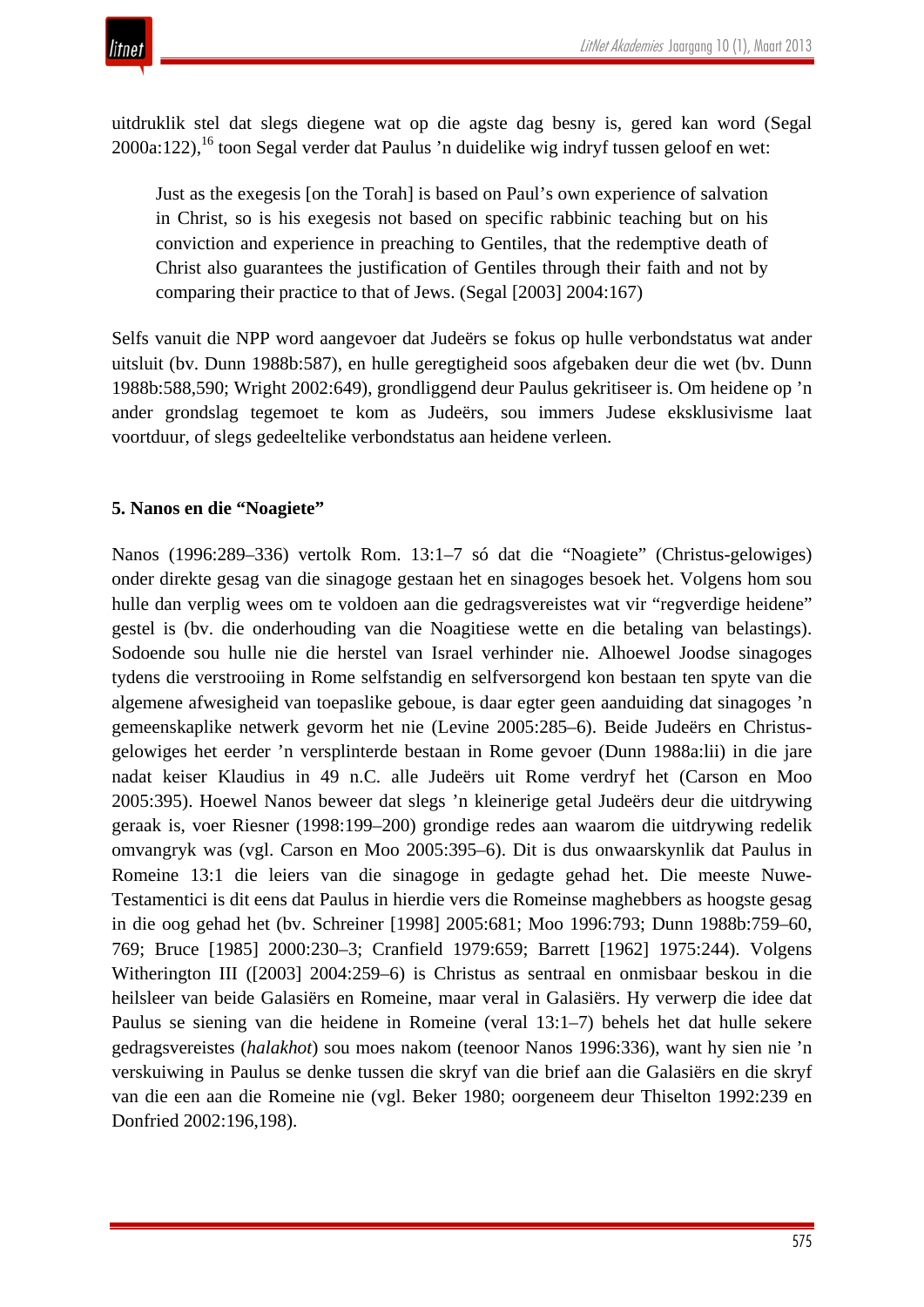Om in die lig van die brief aan die Galasiërs met 'n vertolkingsmodel vol te hou waarin die identiteit van heidene as gaste en "Noagiete" beskryf word (Nanos 1996:50; Tomson 1990:272), bly – om dit sagkens te stel – 'n uitdaging. Die enigste manier waarop hierdie model gehandhaaf kan word, is om Paulus se woorde in Galasiërs uit te lê as "to be other than what he actually said" (Nanos 2002:321). En dit is presies wat Nanos probeer doen het. Hy benader die brief aan die Galasiërs só dat hy die hoofinhoud van Paulus se vermaning sien as 'n "ironiese vermaning" (Nanos 2002:32–61). Ten spyte van Nanos se verbeeldingryke redenasie en sy waardevolle bydrae tot 'n moontlike verstaan van Paulus, is sy vertolkingsmodel oplaas onoortuigend (vgl. Carson en Moo 2005:465), en wel om die volgende twee hoofredes: (a) In die lig van Paulus se denke oor die wet in die Pauliniese versameling as geheel, is dit moeilik om Nanos se model oral toe te pas (veral Gal. 3). (b) Dit is onwaarskynlik dat Nanos se argument om gedeeltes soos Gal.  $1:6-7^{17}$  en Gal.  $6:12^{18}$  te laat dui op ongelowige "Joodse mense" (Nanos 2002:205) wat proseliete wou maak van gelowiges uit die heidendom, korrek is. Sy siening staan teenoor die heersende beskouing dat Paulus se teenstanders Christus-gelowiges was (Hays 2000:185).

Selfs by Rom. 14:1–15:13, wat deur Longenecker (1990:217) en Bruce (1982:225) aangehaal word om die onteiening van ongelowige Judeërs in Gal. 4:30 te versag, is die siening dat Christus-gelowiges "Noagiete" sou wees wat tot die Judaïsme toegelaat word, onoortuigend. Paulus beskou nóg die onderhouding van die wet nóg, in hierdie geval, sekere Judese voedselwette as sentraal in die bepaling van die identiteit van Judese Christus-gelowiges. Die teendeel is eerder in beide gevalle waar. Eerder as dat Christus-gelowiges toegelaat word tot die "Judaïsme", word Christus-gelowiges wat steeds voedselwette of feeste onderhou, verdra – of hulle nou Judeërs of heidene is (Wright 2002:731). Meer waarskynlik was hulle Judese gelowiges wat bevry moes word van Ou-Testamentiese rituele vereistes (Schreiner [1998] 2005:712; Moo 1996:836; vgl. Dunn 1988b:797–8; Bruce [1985] 2000:244–5; Cranfield 1979:697; Barrett [1962] 1975:256). Hierdie gelowiges word aangedui as mense wat "in die geloof swak is" (Rom. 14:1–2; 15:1: *τ*ῇ *πίστει προσλαμβάνεσθε*). Hierdie "swak" persone is dus nie ongelowige "Jode" nie (teenoor Nanos 1996:85–165).

Nanos (1996:105) voer aan dat "die geloof van die swakkes" na die monoteïstiese "Joodse" geloof verwys. Gagnon (2000) lewer egter 'n uitgebreide pleidooi teenoor Nanos se voorstel om die swakkes in die brief aan die Romeine te sien as "Jode" wat nie in Christus glo nie. Van Gagnon se belangrikste argumente is dat (a) die een vir wie Christus gesterf het (Rom. 14:15; vgl. 1 Kor. 8:11), beperk word tot 'n medegelowige; (b) dat die opbou van mekaar (Rom. 14:19; 15:2) betrekking het op die opbou van die kerk (vgl. 1 Kor. 3:9–14; 8:1, 10; 10:23; 24:3–5; ens.); (c) dat die vermaning om die swakhede te dra van dié wat nie sterk is nie (Rom. 15:1), se naaste parallel die plig van gelowiges is om mekaar se laste te dra (Gal. 6:2); (d) dat die gebed en wens in Rom. 15:5–6 heelwat onderdele bevat wat sin maak slegs indien die "swakkes" gelowiges in Christus is; (e) dat Paulus se wederkerige formulering in 15:7 van die gebod in 14:1 om mekaar te aanvaar soos Christus hulle aanvaar, daarop sou dui dat die "swakkes" heidense gelowiges was (hoewel ek nie met Gagnon op hierdie spesifieke punt saamstem nie); en (f) dat in die tweede gebed (15:13) die "julle", net soos "mekaar" (14:13; 15:5,7), beide die sterke en die swakke insluit.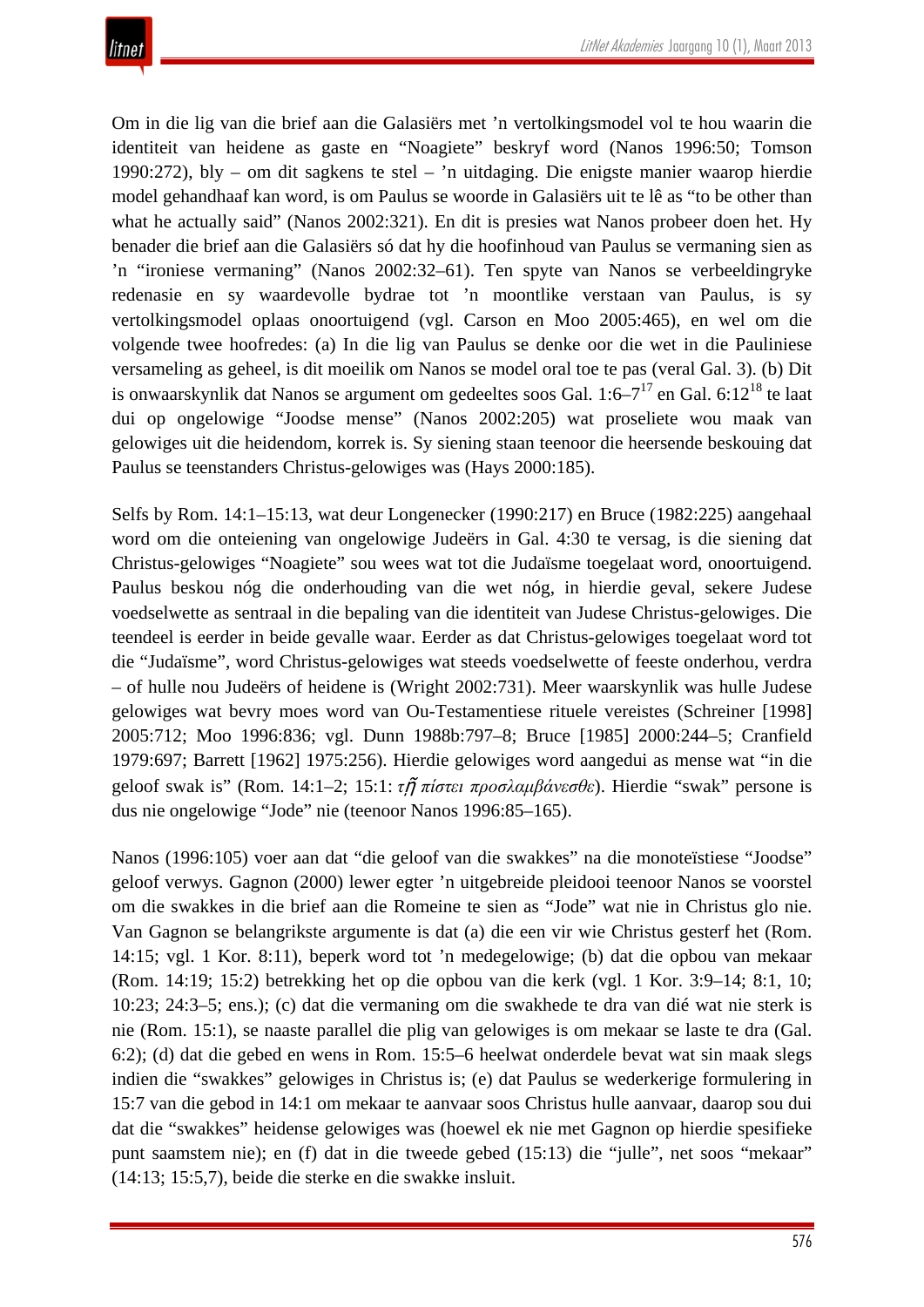

Paulus was oortuig dat niks as sodanig ("vanself") onrein is nie (Rom. 14:14). Die rede waarom Paulus wel sulke uitsonderings kan maak, is dat hy hierdie gebooie nie as deel van die kern-identiteit van God se mense in die nuwe tydvak in Christus beskou nie. Die koninkryk van God is vir Paulus nie 'n saak van eet en drink nie, maar eerder van gehoorsaamheid aan God, vrede en die vreugde wat die Heilige Gees gee (14:17) – wat die teologiese kern uitmaak van Rom. 12–15 (Dunn 1988b:823).

Kortom: lewe en identiteit as God se mense word nie uit eksterne kentekens van identiteit afgelei nie, maar uit die inwonende Gees en die werk van die Gees in en deur gelowiges (vgl. Cranfield 1979:718).

#### **6. Die Noagitiese wette en Joods-Christelike dialoog**

Die oogmerk om 'n rabbyns-Joodse begrip (die Noagitiese wette) met Paulus se denke te rym, ontbloot waarskynlik 'n Joodse *modus operandi* (Langer 2003:267) om die Christendom (wat aanspraak maak op Paulus) ondergeskik te stel, weens 'n opvatting van meerderwaardigheid wat aan bepaalde vorme van Judaïsme verbind kan word (vgl. Boyarin 1994:233).<sup>19</sup> Moontlik dien dit ook die doel om die Christendom te beroof van hulle eiesoortige identiteit en unieke aanspraak op Paulus. Langer (2003:267) meen dat die Christelike opvatting dat alle mense slegs deur Christus gered kan word, in effek die ekwivalent daarvan kan wees om Christene as "Noagiete" te bestempel, selfs al weet hulle dit nie. In dieselfde trant skryf die Joodse akademikus Schwartz (1990:770) die volgende: "As rabbinic injunctions, the Noahide Laws are subject to debate, modification, and possible rejection." Schwartz (1990:769) betoog dan ook daarteen om Christene bloot as "Noagiete" te sien, en voer aan dat hulle beskou moet word as mense met 'n hartgrondige verhouding met God.

Hoewel daar vir seker ooreenkomste uitgewys kan word tussen Christene en Jode wat betref hulle onderhouding van bepaalde morele of etiese beginsels (vgl. Novak 2000), is dit 'n ander vraag of die soeke na sodanige ooreenkomste werklik die kern-identiteit van die onderskeie godsdienste aanraak. Anders gestel: Skep die vergelyking van die morele of etiese beginsels wat beide godsdienste navolg (bv. die Noagitiese wette) as sodanig 'n genoegsame grondslag waarop Christenskap en Judaïsme onder een sambreel omskryf kan word? Om die minste te sê: indien Christene as Noagiete beskou word, sou dit 'n kensketsing van Christenskap op Joodse voorwaardes wees. Dit is veelseggend dat die titel van die publikasie van 'n groep Joodse akademici wat deur die Institute for Christian and Jewish Studies (ICJS) in Baltimore geborg is, heet: *Christianity in Jewish terms* (Frymer-Kensky, Novak, Ochs, Sandmel en Signer 2000). In een van die bydraes in hierdie publikasie voer Novak (2000:123) byvoorbeeld aan dat die probleem met Paulus se metafoor van die olyfboom in Rom. 11:17– 24 is dat die kerk ingeënt is op die olyfboom. Hy redeneer dat dit meer toepaslik sou wees indien Christus-gelowiges hulself eenvoudig sou beskou "as a group *subordinate* to the Jews because of their adoption of some of Jewish [*sic*] law" (klem bygevoeg). Die publikasie van Frymer-Kensky e.a. (2000) het kritiese reaksie uitgelok, onder meer van Levenson (2001),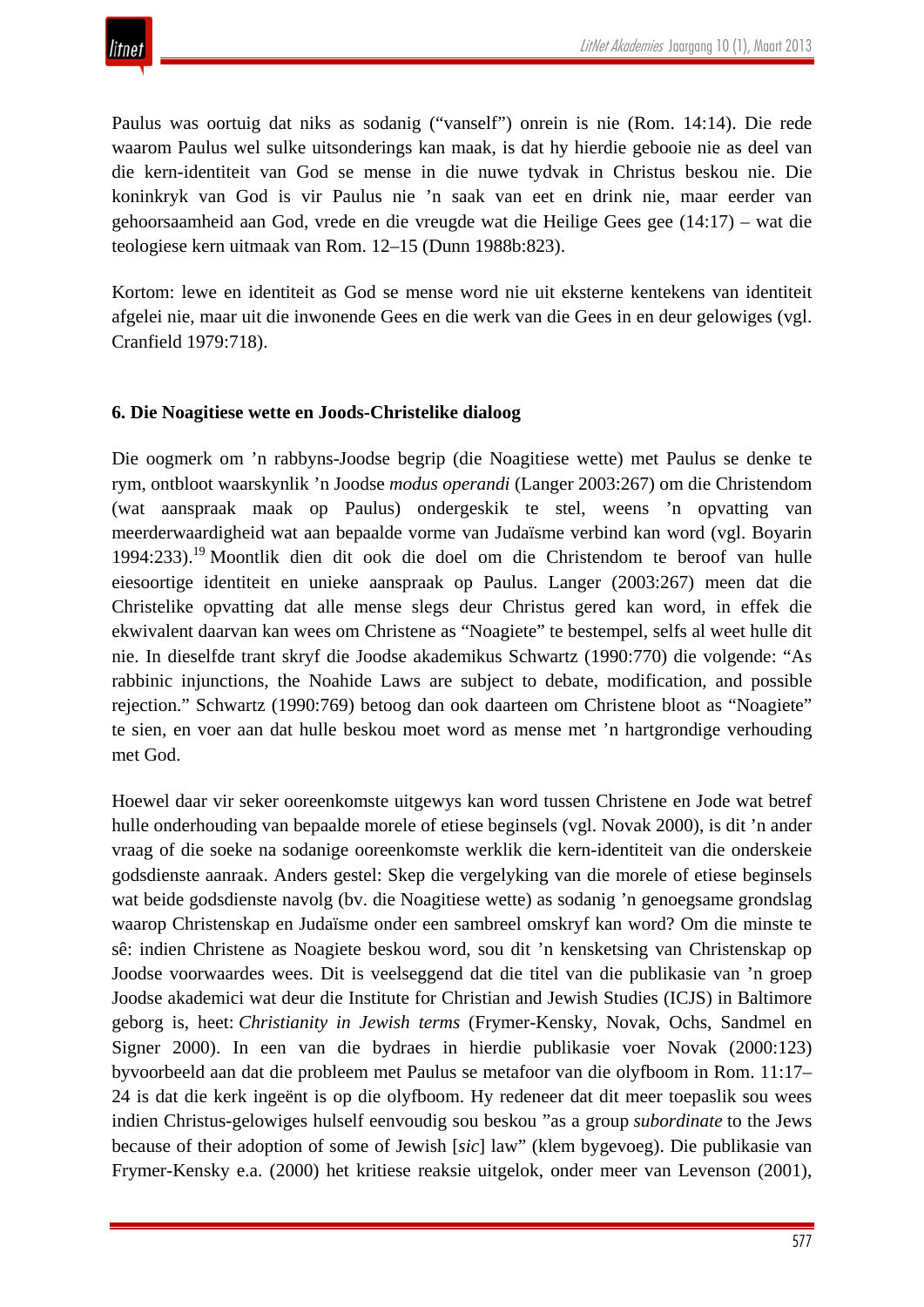wie se artikel dié veelseggende titel het: "How not to conduct Jewish-Christian dialogue" (in Langer 2003:275).

Vir sinvolle dialoog tussen Jode en Christene sou aanspraak op meerderwaardigheid deur enige deelnemer aan die gesprek teenproduktief wees. Wat Jode betref: beide die idee dat die Noagitiese wette 'n grondslag skep vir die toelating van "regverdige heidene" en die gedagte dat hulle 'n plek sou hê in die toekomstige wêreld as hulle dié wette onderhou, kan die onderliggende denkbeeld van die meerderwaardigheid van Jode oor ander nasies laat voortduur. Indien Christene die kruis van Christus wil behou met betrekking tot Paulus se bepaling van hulle identiteit (bv. 1 Kor. 1:17–23; 2:2; Gal. 6:14), kan dit egter nié lei tot meerderwaardigheid nie. Die sentrale beginsel van die kruis lei eerder tot die kruisiging van die "self" of die "ek" (bv. Rom. 7:24; Gal. 2:20; 2 Kor. 5:15), die erkenning van Christus se liefde vir alle mense (2 Kor. 5:14; 8:8–9), en die begeerte om in vrede met alle mense te lewe (Rom. 12:18). In hierdie sin moet die volkslagting van die Jode tydens die Tweede Wêreldoorlog alle mense bly herinner aan wat die gevolge kan wees as meerderwaardigheid nagestreef word ten koste van liefde en menswaardigheid. En dan noem 'n mens nog nie eens die Kruistogte wat 'n blywende klad op die geskiedenis van die Christendom gelaat het nie.

Om wedersyds ruimte vir mekaar te skep, of verdraagsaam te wees, is egter een ding, maar dis 'n ander vraag of daar wederkerige bekragtiging tussen Christene en Jode moet wees met betrekking tot hul *status as God se mense*, <sup>20</sup> waarop albei groepe aanspraak maak. Dít is sekerlik die mees omstrede aspek van Joods-Christelike dialoog. In hierdie verband lyk dit nie of Paulus ondubbelsinnig enige ander beginsel *buiten* geloof in Christus stel waarvolgens mense ná die Christus-gebeure die status as God se mense kan geniet nie.<sup>21</sup> Of 'n ander grondbeginsel buiten geloof in Christus gesoek moet word, is weer 'n ander vraag. Dit beteken egter nie dat daar nié dialoog tussen Jode en Christene kan of moet wees nie.

Jode en Christene se gedeeltelik gemeenskaplike erfenis in die vorm van die Ou Testament is waarskynlik die beste grondslag vir voortdurende dialoog, eerder as om 'n gemeenskaplike identiteit uit Paulus se geskrifte te probeer formuleer. Dit is egter 'n vraag of hierdie gedeeltelik gemeenskaplike erfenis en die verskillende vertolkings daarvan (veral met betrekking tot die vervulling daarvan in Christus) genoegsame grond skep vir die wedersydse bekragtiging van mekaar se status as God se mense.

Vanuit 'n evangeliese oogpunt sou die toelating van meer as een eiesoortige kern-identiteit onder die sambreel van Christenskap die gevaar inhou van godsdienstige meervoudigheid. Dit sou die hart van die evangelie aantas (vgl. Watson 2007:354–60), wat as sodanig buite 'n Bybelse (veral Pauliniese) verantwoording van identiteit sou lê. Indien Christene hulle identiteit wil heromskryf sodat dit in groter diskontinuïteit met 'n Bybelse identiteit staan, is dit sekerlik moontlik dat hulle alle godsdienste as "gelyk" kan beskou met betrekking tot hulle aanspraak om God se mense te wees.

Dieselfde geld natuurlik vir die Joodse identiteit ingevolge hulle eie erfenis. Daar sou byvoorbeeld aangetoon kon word dat die toelating van Christene kragtens hul onderhouding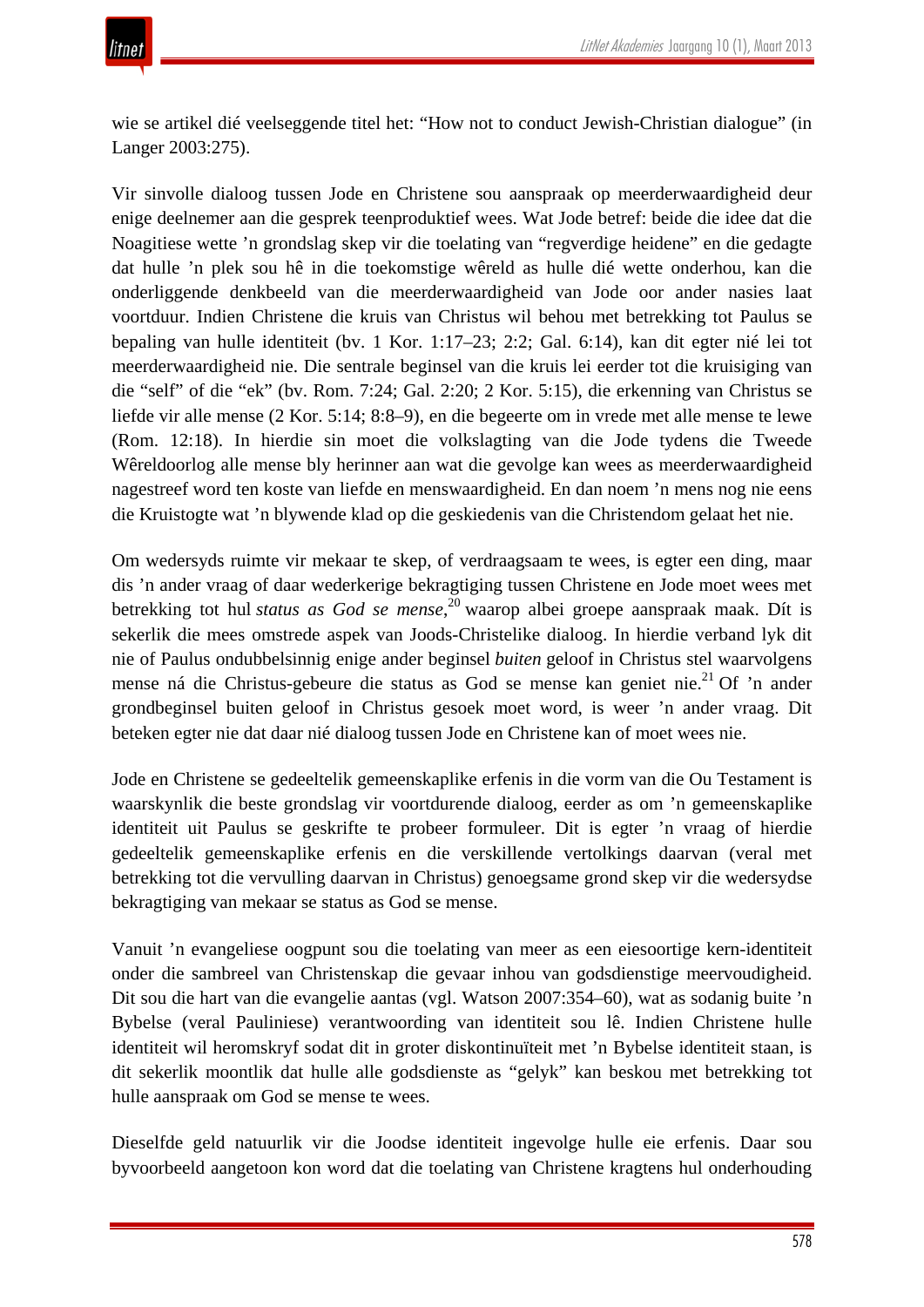

van die Noagitiese wette streng gesproke 'n kompromie inhou. Die verbod op afgodery deur Christene word immers verbreek deurdat hulle God as drie-enige wese verstaan (vgl. Cohen 1997:329).

Indien Christene egter in weerwil van die hermeneutiese afstand vanaf die Bybel nogtans aan die Bybel, en veral aan Paulus en die res van die Nuwe Testament, wil vashou as normatief vir die omskrywing van hulle eie identiteit, en Jode aan hulle Joodse nalatenskap terwyl hulle dieselfde doen, kan ek nie sien waarom hulle mekaar se status as God se mense hoef te bekragtig nie – solank daar onderlinge respek, verdraagsaamheid, medemenslikheid en die begeerte om in vrede saam te leef, by albei groepe teenwoordig is.

#### **Bibliografie**

Audet, J.-P. 1958. *La Didachè: Instructions des apôtres.* Parys: J. Gabalda.

Barnard, L.W. 1966. *Studies in the Apostolic Fathers and their background.* Oxford: Blackwell.

Barrett, C.K. [1962] 1975. *A commentary on the epistle of Romans.* Black's New Testament commentaries. Londen: Adam & Charles Black.

—. 1998. *A critical and exegetical commentary on the Acts of the apostles: Introduction and commentary on Acts XV-XXVIII.* The international critical commentary. Edinburgh: T & T Clark.

—. 2002. *The Acts of the apostles: A shorter commentary.* Londen, New York: T & T Clark.

Beker, J.C. 1980. *Paul the apostle: The triumph of God in life and thought.* Philadelphia: Fortress Press.

Bivin, D. 2005. *New light on the difficult words of Jesus.* Holland, MI: En-Gedi Resource Center.

Blickenstaff, M. 2009. Noahide Laws. In Sakenfeld (red.) 2009.

Boyarin, D. 1994. *A radical Jew: Paul and the politics of identity.* Berkeley, Los Angeles, Londen: University of California Press.

Bruce, F.F. [1977] 2000. *Paul: Apostle of the heart set free.* Carlisle, Cumbria: Paternoster; Grand Rapids, Michigan: Eerdmans.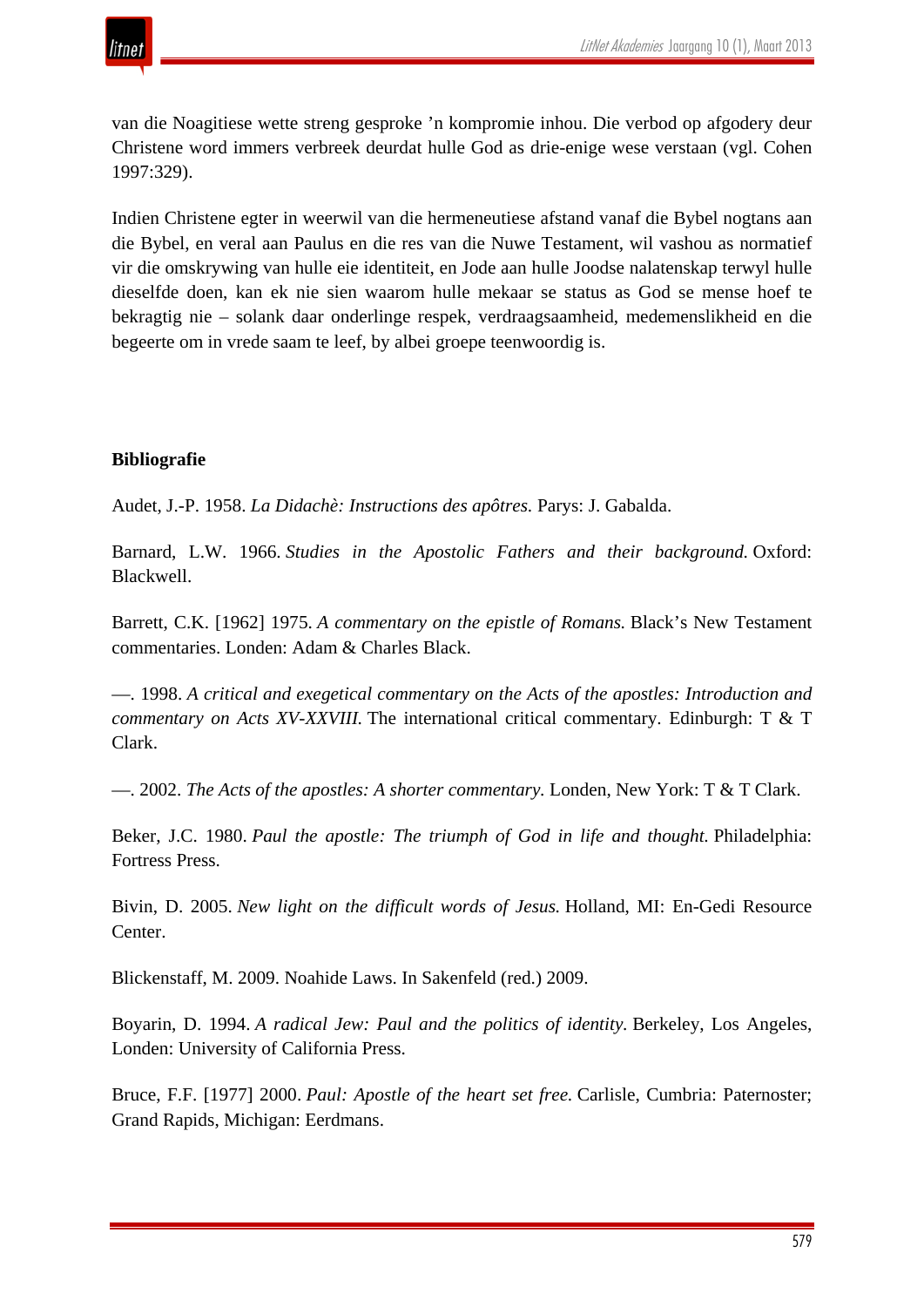

—. 1982. *The epistle of Paul to the Galatians: A commentary on the Greek text.* The new international Greek Testament commentary. Exeter: Paternoster.

—. [1985] 2000. *Romans: An introduction and commentary.* Tyndale New Testament commentaries. Downers Grove, Nottingham: Inter-Varsity Press.

Campbell, W.S. 2008. *Paul and the creation of Christian identity.* Londen: T & T Clark.

Cohen, S.J.D. 1997. The unfinished agenda of Jewish-Christian dialogue. *Journal of Ecumenical Studies*, 34(3):326–9.

Cranfield, C.E.B. 1979. *A critical and exegetical commentary on the epistle to the Romans.* Vol. II. International critical commentary. Edinburgh: T & T Clark.

Cross, F.L. (red.). 1961. *StudiaPatristica 4.* Texte und Untersuchungen 79. Berlyn: Akademie Verlag.

Donfried, K.P. 2002. *Paul, Thessalonica, and early Christianity.* Grand Rapids, Michigan: Eerdmans.

Dunn, J.D.G. 1983. The New Perspective on Paul. *Bulletin of the John Rylands Library*, 65:95–122.

—. 1988a. *Romans 1–8.* Word Biblical commentary. Vol. 38a. Dallas: Word Books.

—. 1988b. *Romans 9–16.* Word Biblical commentary. Vol. 38b. Nashville, Dallas, Meksikostad, Rio de Janeiro, Beijing: Thomas Nelson.

—. 1993. *A commentary on the epistle to the Galatians.* Black's New Testament commentaries. Londen: Adam & Charles Black.

—. 2006. *Unity and diversity in the New Testament: An inquiry into the character of earliest Christianity.* Derde uitgawe. Londen: SCM Press.

Dunn, J.D.G. (red.). [2003] 2004. *The Cambridge companion to St Paul.* Cambridge: Cambridge University Press.

Campbell, W.S. 2008. *Paul and the creation of Christian identity.* Londen: T & T Clark.

Carson, D.A. en D.J. Moo. 2005. *An introduction to the New Testament.* Tweede uitgawe. Grand Rapids, Michigan: Zondervan.

Eisenbaum, P. 2009. *Paul was not a Christian: The original message of a misunderstood apostle.* New York: HarperCollins.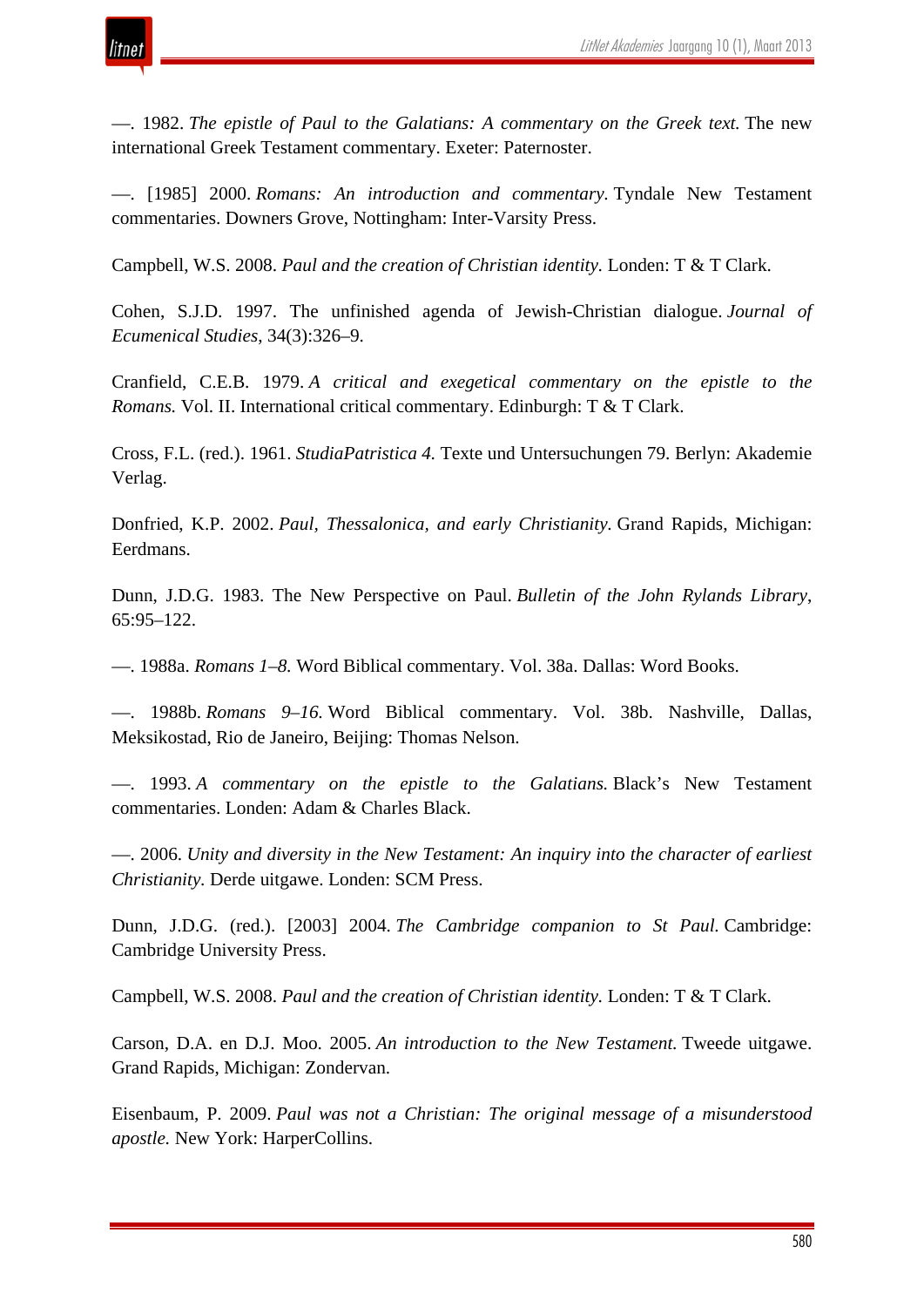

Elliott, J.H. 2007. Jesus the Israelite was neither a "Jew" nor a "Christian": On correcting misleading nomenclature. *Journal for the study of the historical Jesus*, 5(2):119–54.

Fee, G.D. 1987. *The first epistle to the Corinthians.* The new international commentary on the New Testament. Grand Rapids, Michigan: Eerdmans.

—. 1994. *God's empowering presence: The Holy Spirit in the letters of Paul.* Grand Rapids, Michigan: Baker Academic.

—. 1996. *Paul, the Spirit, and the people of God.* Grand Rapids, Michigan: Baker Academic.

Fitzmyer, J.A. 1998. *The Acts of the apostles: A new translation with introduction and commentary.* The anchor Bible. New York, Londen, Toronto, Sydney, Auckland: Doubleday.

Flusser, D. 1988. *Judaism and the origins of Christianity.* Jerusalem: Magnes Press, Hebrew University of Jerusalem.

Frymer-Kensky, T., D. Novak, P. Ochs, D.F. Sandmel en M.A. Signer (reds.). 2000. *Christianity in Jewish terms.*Oxford: Westview Press.

Fung, R.Y.K. 1988. *The epistle to the Galatians.* The new international commentary on the New Testament. Michigan, Cambridge: Eerdmans.

Gager, J.G. 2002. *Reinventing Paul.* New York: Oxford University Press.

Gagnon, R.A.J. 2000. Why the "weak" at Rome cannot be non-Christian Jews. *The Catholic Biblical Quarterly*, 62(1):64–82.

Gaston, L. 1987. *Paul and the Torah.* Vancouver: University of British Columbia Press.

Hays, R.B. 2000. The letter to the Galatians: Introduction, commentary, and reflections. In Keck e.a. (reds.) 2000:181–348.

Heen, E.M. 2002. Nanos, Mark D.: The irony of Galatians: Paul's letter in first-century context. *Review of Biblical Literature*, 9. http://ww as 'n godsdiens begin ontwikkel.bookreviews.org/pdf/1842\_846.pdf (6 Desember 2012 geraadpleeg).

Horsley, R.A. (red.). 2000. *Paul and politics: Ekklesia, Israel, imperium, interpretation. Essays in honor of Kirster Stendahl.* Harrisburg, Pennsilvanië: Trinity Press International.

Idel, M. 1988. *Kabbalah: New Perspectives.* New Haven: Yale University Press.

Jaffee, M.S. 1997. A rabbinic ontology of the written Torah and spoken word: On discipleship, transformative knowledge, and the living texts of Oral Torah. *Journal for the American Academy of Religion*, 65(3):525–49.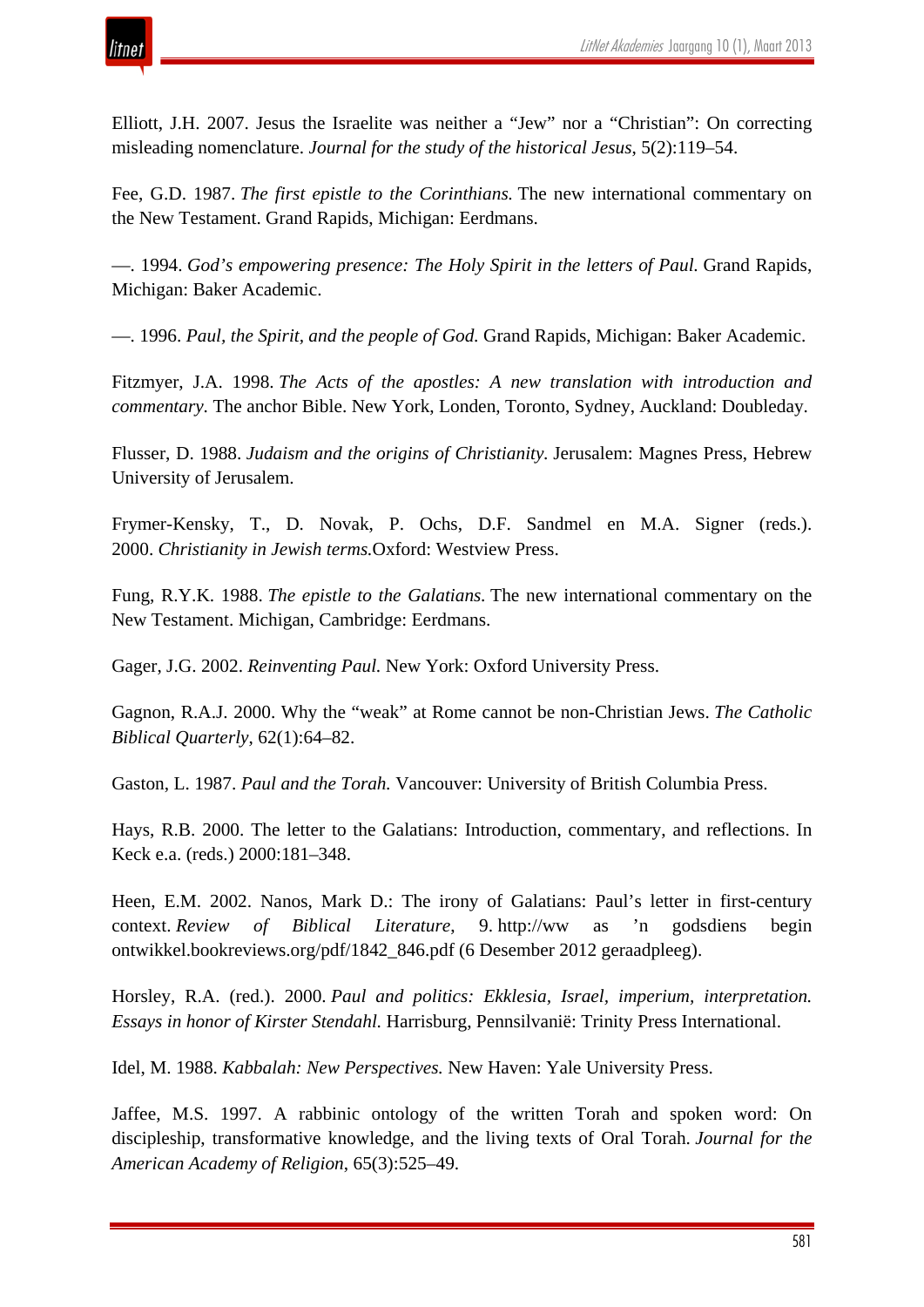

Jewett, R. 2007. *Romans: A commentary.* Hermeneia. Minneapolis: Fortress Press.

Jipp, J.W. 2009. Rereading the story of Abraham, Isaac, and "us" in Romans 4. *Journal for the study of the New Testament*, 32(2):217–42.

Johnson, S.E. 1946. A subsidiary motive for the writing of the Didache. In Shepherd  $\&$ Johnson (reds.) 1946.

Kabbalah. 1991. *Dictionary of Jewish lore and legend.* Londen: Thames & Hudson.http://www.credoreference.com.ez.sun.ac.za/entry/thjll/kabbalah (6 Desember 2012 geraadpleeg).

Keck, L.E., B.C. Birch, J.J. Collins, K.P. Darr, W.L. Lane, T.G. Long, J.E. Massey, G.R. O'Day, D.L. Petersen en M.L. Soards (reds.). 2002. *The new interpreter's Bible: General articles & introduction, commentary, & reflections for each book of the Bible including the apocryphal/deuterocanonical books.* Vol. X. Nashville: Abingdon Press.

Keck, L.E.; B.C. Birch; J.J. Collins; K.P. Darr; J.A. Keller; W.L. Lane; T.G. Long; J.E. Massey; G.R. O'Day; D.L. Petersen en M.L. Soards (reds.). 2000. *The new interpreter's Bible: General articles & introduction, commentary, & reflections for each book of the Bible including the apocryphal/deuterocanonical books.* Vol. XI. Nashville: Abingdon Press.

Köhler, W.D. 1987. *Die Rezeption des Matthäusevangeliums in der Zeit vor Irenäus.* Wissenschaftliche Untersuchungen zum Neuen Testament 24. Tübingen: Mohr.

Konvitz, M.R. 1996. Natural law and Judaism: The case of Maimonides. *Judaism*, 45(1):29– 45.

Kraft, R.A. 1965. *Barnabas and the Didache.* The Apostolic Fathers. Vol. 3. Toronto, New York, Londen: Thomas Nelson & Sons.

Langer, R. 2003. Jewish understandings of the religious other. *Theological Studies*, 64:255– 77.

Levine, L.I. 2005. *The ancient synagogue: The first thousand years.* Tweede uitgawe. New Haven, Londen: Yale University Press.

Levenson, J.D. 2001. How not to conduct Jewish-Christian dialogue. *Commentary*, 112(3):31–7.

Longenecker, R.N. 1990. *Galatians.* Word Biblical commentary. Vol. 41. Dallas: Word Books.

Lundgren, S. 2003. Election of Israel. In Neusner e.a. (reds.) 2003:1729–41.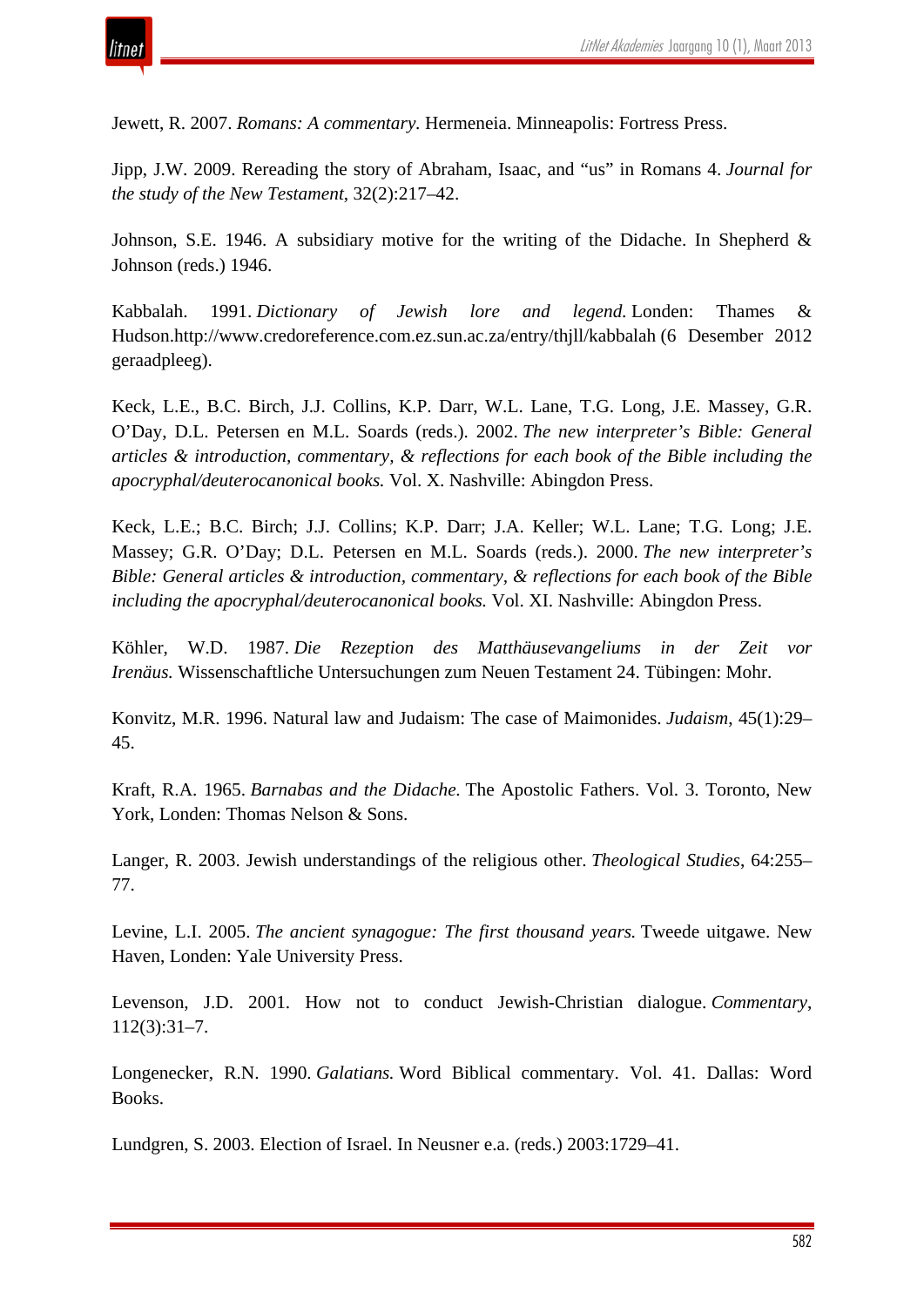

Martyn, J.L. 1997. *Galatians: A new translation with introduction and commentary.* The anchor Bible. New York, Londen, Toronto, Sydney, Auckland: Doubleday.

Mason, S. 2007. Jews, Judaeans, Judaizing, Judaism: Problems of categorization in ancient history. *Journal for the study of Judaism*, 38:457–512.

Moo, D.J. 1996. *The epistle to the Romans.* The new international commentary on the New Testament. Michigan, Cambridge: Eerdmans.

Nanos, M.D. 1996. *The mystery of Romans: The Jewish context of Paul's letter.* Minneapolis: Fortress Press.

—. 2002. *The irony of Galatians: Paul's letter in first-century context.* Minneapolis: Fortress Press.

—. 2009. The myth of the "Law-free" Paul standing between Christians and Jews. *Studies in Christian-Jewish relations*, 4:1–21.

Neusner, J. 1984. *Messiah in context: Israel's history and destiny in formative Judaism.* Philadelphia: Fortress Press.

Neusner, J., A.J. Avery-Peck en W.S. Green (reds.). 2003. *The encyclopedia of Judaism.* Vol. IV. Leiden, Boston: Brill.

Niederwimmer, K. [1989] 1993. *Die Didache.* Kommentar zum Neuen Testament. Vol. 1. Tweede uitgawe. Göttingen: Vandenhoeck & Ruprecht.

Novak, D. 2000. Mitsvah. In Frymer-Kensky e.a. (reds.) 2000:115–26.

Oral Law. 2002. *The new encyclopedia of Judaism.* New York: New York University Press.http://www.credoreference.com.ez.sun.ac.za/entry/nyupencyjud/oral law (24 Februarie 2013 geraadpleeg).

Oral Torah. 1991. *Dictionary of Jewish lore and legend.* Londen: Thames & Hudson.http://www.credoreference.com.ez.sun.ac.za/entry/thjll/oral\_torah (6 Desember 2012 geraadpleeg).

Pawlikowski, J.T. en H.G. Perelmuter (reds.). 2000. *Reinterpreting revelation and tradition: Jews and Christians in conversation.* Franklin, Wisconsin: Sheed & Ward.

Peterson, D.G. 2009. *The Acts of the apostles.* The pillar New Testament commentary. Michigan: Eerdmans.

Poncé, C. 1988. *Kabbalah: achtergrond en essentie.* Ankh-Hermes: Deventer.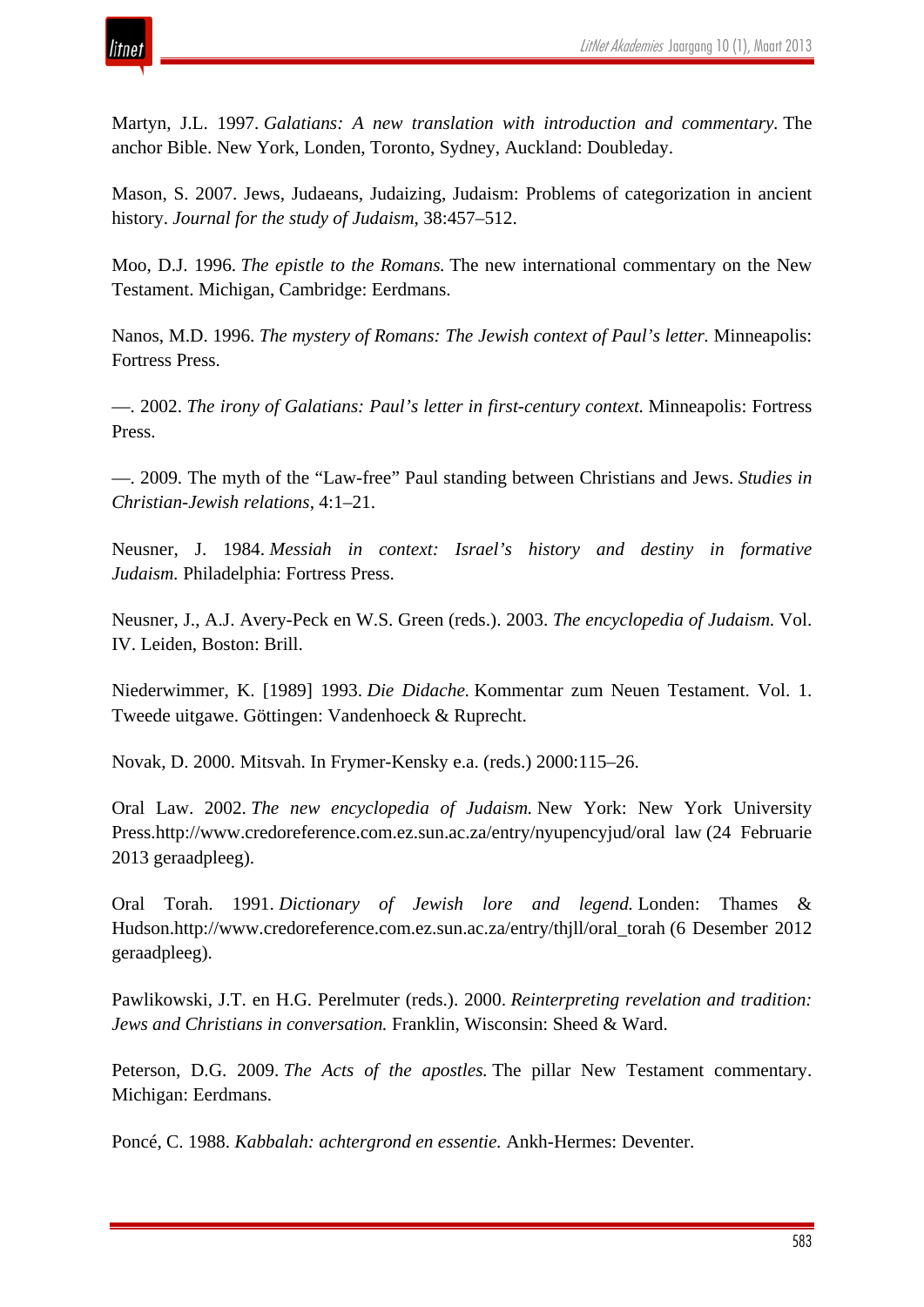

Pop, F.J. 1965. *De eerste brief van Paulus aan de Corinthiërs.* Nijkerk: G.F. Callenbach.

Riesner, R. 1998. *Paul's early period: Chronology, mission strategy, theology.* Grand Rapids, Michigan: Eerdmans.

Robinson, J.A.T. 1976. *Redating the New Testament.* Londen: SCM Press.

Rordorf, W. en A. Tuilier (reds.). 1998. *La doctrine des douze apôtres (Didachè).* Tweede uitgawe. Sources chrétiennes 248 bis. Parys: Cerf.

Sakenfeld, K.D. (red.). 2009. *The new interpreter's dictionary of the Bible.* Vol. 4. Nashville: Abingdon Press.

Sanders, E.P. [1983] 1989. *Paul, the Law, and the Jewish people.* Minneapolis: Fortress Press.

Schiffman, L.H. 2009. Oral Law, Oral Torah. In Sakenfeld (red.) 2009.

Schreiner, T.R. [1998] 2005. *Romans.* Baker exegetical commentary on the New Testament. Grand Rapids, Michigan: Baker Academic.

Schwartz, G.D. 1990. Explorations and responses: Noahide Laws, Christian covenants, and Jewish expectations.*Journal of Ecumenical Studies*, 27(4):767–72.

Segal, A.F. 1990. *Paul the convert: The apostolate and apostasy of Saul the Pharisee.* New Haven: Yale University .

—. 2000a. Conversation four: One covenant or two? Paul and early Christianity on universalism and cultural pluralism. In Pawlikowski en Perelmuter (reds.) 1995.

—. 2000b. Response: Some aspects of conversion and identity formation in the Christian community of Paul's time. In Horsley (red.) 2000.

—. [2003] 2004. Paul's Jewish presuppositions. In Dunn (red.) [2003] 2004.

Shepherd, M.H. en S.E. Johnson (reds.). 1946. *Munerastudiosa: Studies presented to W.H.P. Hatch on the occasion of his seventieth birthday.* Cambridge: Episcopal Theological School.

Staples, J.A. 2011. What do the gentiles have to do with "all Israel"? A fresh look at Romans 11:25-27. *Journal of Biblical literature*, 130(2):371–90.

Steimer, B. 1992. *Vertex traditionis: Die Gattung der altchristlichen Kirchenordnungen.* Beihefte zur Zeitschrift für die Neutestamentliche Wissenschaft 63. Berlyn, New York: De Gruyter.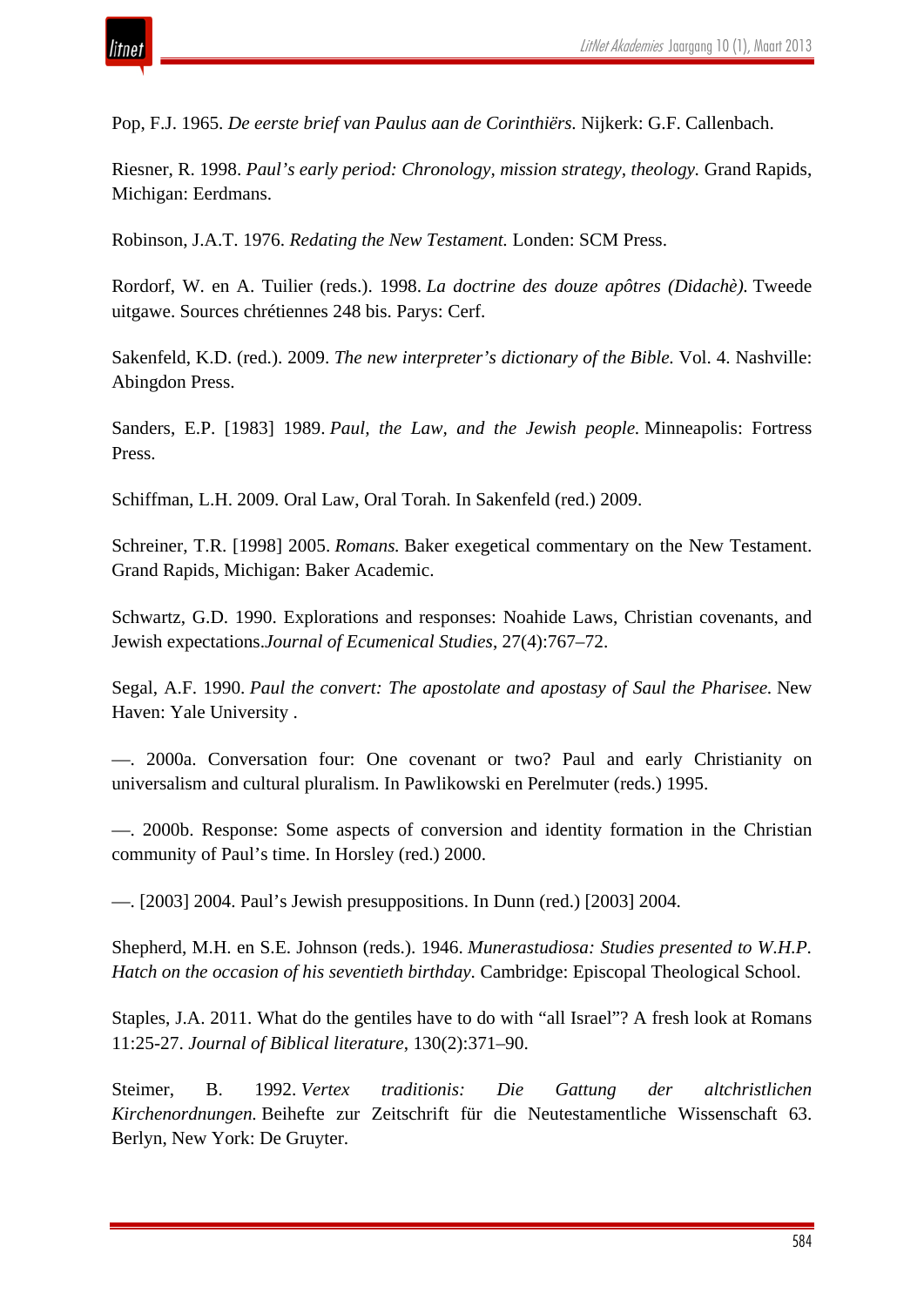

Stendahl, K. 1976. *Paul among Jews and Gentiles and other essays.* Philadelphia: Fortress Press.

Stuiber, A. 1961. "Das ganze Joch des Herrn" (Didache 6,2–3). In Cross (red.) 1961.

Thiselton, A.C. 1992. *New horizons in hermeneutics.* Grand Rapids, Michigan: Zondervan.

Tomson, P.J. 1990. *Paul and the Jewish law:* Halakha *in the letters of the apostle to the Gentiles.* Assen: Van Gorcum.

VanderKam, J.C. 2001. *The book of Jubilees.* Guides to apocrypha and pseudographia. Sheffield: Sheffield Academic Press.

Van de Sandt, H. en D. Flusser. 2002. *The Didache: Its Jewish sources and its place in early Judaism and Christianity.* Assen: Royal van Gorcum; Minneapolis: Fortress Press.

Wall, R.W. 2002. The Acts of the apostles: Introduction, commentary, and reflections. In Keck e.a. (reds.) 2002.

Watson, F. 2007. *Paul, Judaism, and the Gentiles: Beyond the New Perspective.* Grand Rapids, Michigan: Eerdmans.

Wilson, S.G. [1983] 2005. *Luke and the Law.* Cambridge, New York, Melbourne, Madrid, Kaapstad, Singapoer, São Paulo: Cambridge University Press.

Witherington III, B. 1998. *The Acts of the apostles: A socio-rhetorical commentary.* Grand Rapids, Michigan: Eerdmans; Carlisle: Paternoster.

—. [2003] 2004. Contemporary perspectives on Paul. In Dunn (red.) [2003] 2004.

Wright, N.T. 2002. The letter to the Romans: Introduction, commentary, and reflections. In Keck e.a. (reds.) 2002.

—. [2005] 2009. *Paul: In fresh perspective.* Minneapolis: Fortress Press.

Zoccali, C. 2008. "And so all Israel will be saved": Competing interpretations of Romans 11.26 in Pauline scholarship. *Journal for the study of the New Testament*, 30(3):289–318.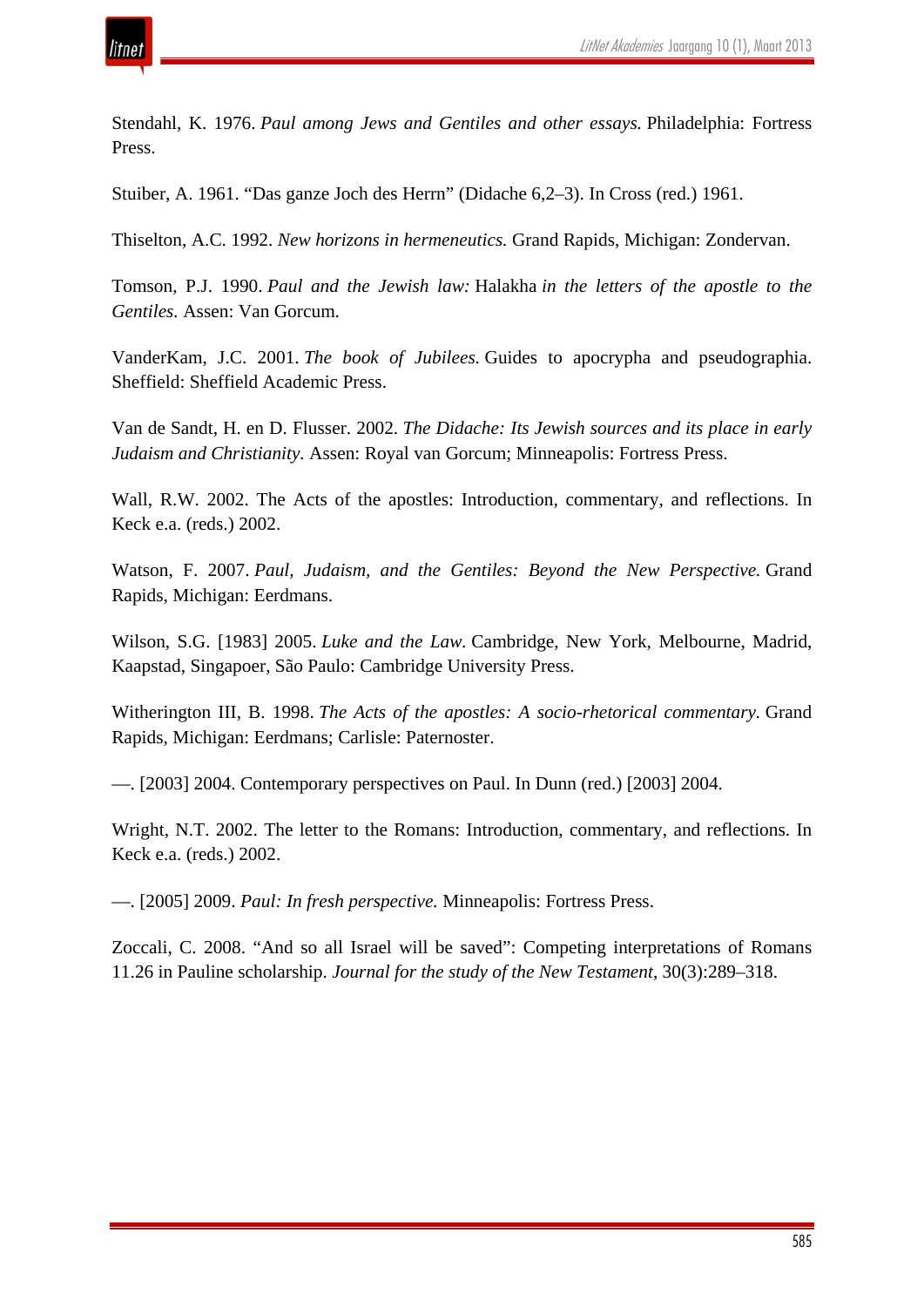## **Eindnotas**

<sup>1</sup> Een van die prominente Pauliniese gedeeltes wat te doen het met Paulus se siening van 'n Christus-gelowige se identiteit in verhouding met Israel, is Rom. 9-11 (veral 11:25–7). Die vertolking van Rom. 11:25–7 is egter só uiteenlopend (vgl. Staples 2011; Zoccali 2008) en onderhewig aan induktiewe redevoering dat dit nie hier binne rekening gebring gaan word nie.

Daardeur word egter nie ontken dat dit integraal deel vorm van Paulus se verstaan van identiteit nie.

<sup>2</sup> Nanos (2009:4) voer aan dat Paulus nie 'n wetvrye evangelie verkondig het nie en self die hele wet onderhou het. Hy noem 2 Kor. 11:22, Fil. 3:3–6, Gal. 2:15 en 5:3, asook 1 Kor. 7:17–24 ter ondersteuning van sy standpunt. In 2 Kor. 11:22 en Fil. 3:3–6 gebruik Paulus egter die woorde Ἰ*σραηλίτης* en Ἰ*σραήλ* (nie Ἰ*ουδαι*͂*ος* nie) om sy fisieke herkoms en etnisiteit te beskryf. Paulus se onberispelikheid "in die onderhouding van die wet van Moses om vryspraak te kry" (Fil. 3:6) beskryf sy vorige identiteit voordat hy tot geloof in Christus gekom het. Sedert sy bekering tot die Christelike geloof beskou hy egter sy vorige identiteit as "waardeloos" en "verwerplik" (Fil. 3:8). In Gal. 2:15 dui Paulus bloot sy etnisiteit aan en gaan voort om in die volgende vers uitdruklik te sê dat "niemand van sonde vrygespreek word deur die wet van Moses te onderhou nie, maar alleen deur in Jesus Christus te glo" (Gal. 2:16; vgl. Segal 1990:130). As Paulus in vers 15 sê dat hy 'n Jood is, verwys hy na sy status tydens geboorte (die 1983-vertaling lui: "ons is Jode van geboorte"; vgl. bv. Longenecker 1990:83), en nie om Joodse wetsonderhouding aan te dui nie. Ook Gal. 5:2−3 plaas wetsonderhouding nie in 'n positiewe lig nie, maar stel dit trouens dat as 'n mens jou laat besny, jy verplig is om die hele wet te onderhou. Paulus het vroeër in dieselfde brief geskryf dat diegene wat staatmaak op die onderhouding van die wet, onder die vloek van die wet geplaas is (3:10, 13). In 1 Kor. 7:19 sê Paulus dat nóg besnydenis nóg onbesnedenheid van belang is, maar waarop dit wel aankom, is die onderhouding van die ἐ*ντολ*ῶ*ν θεο*ῦ. Laasgenoemde term dui egter nie noodwendig op die Tora as sodanig nie, maar kan verstaan word as (nakoming van) die wil van God (bv. Fee 1987:314) of die gebod van liefde (Pop 1965:141).

<sup>3</sup> Mason (2007:481–88) bestempel die begrip *godsdiens* as 'n Westerse kategorie sonder vergelyking in die antieke kulture. Hy noem verskeie grondbeginsels waaruit 'n "godsdiens" saamgestel word: *ethnos*, kultus, filosofie, deurgangsrites (bv. by 'n geboorte, huwelik en afsterwe), vrywillige deelgenootskap (bv. kerk of sinagoge), sterrewiggelary en towerkuns. Die term *godsdienstig(e)* (byvoeglike naamwoord) bly egter 'n geldige uitdrukking om Bybelse identiteite mee te beskryf.

<sup>4</sup> Ten spyte daarvan dat die meeste Nuwe-Testamentici terminologie soos *Jood*/*Jode*/*Joodse* gebruik, gaan in hierdie artikel verwys word na *Judeër(s)*/*Judese*, selfs met verwysing na ander wat dit nie gebruik nie (tensy anders aangedui).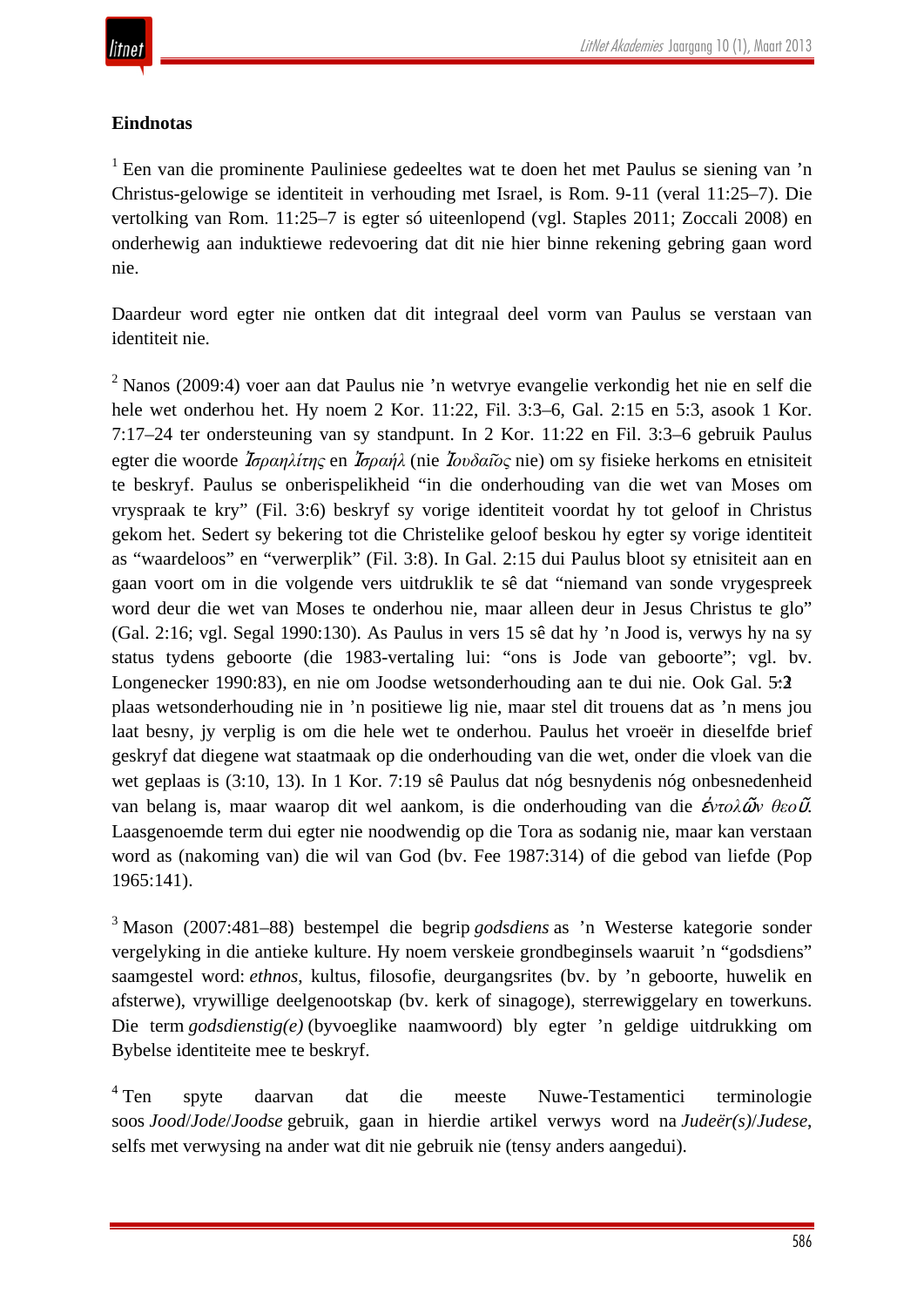<sup>5</sup> Die vernaamste verskil is die feit dat die Nuwe Testament na alle waarskynlikheid uit die eerste eeu dateer, terwyl die geskrifte wat aan Judaïsme sy eiesoortige karakter verleen, eers daarná ontstaan het.

 $6$  Volgens Jubileë 7:20–1 het Noag sy kleinseuns beveel om die verordeninge, gebooie en oordele wat hy geken het, te onderhou. Hy het hulle gemaan om regverdigheid na te jaag; die skaamte van hulle vlees te bedek; hulle Skepper te eer; hul vader en moeder te eer; hul naaste lief te hê; en om hulleself te bewaar van losbandigheid, onreinheid en onreg.

<sup>7</sup> Daar bestaan wisselende getuienis in Hand. 15:20, 29 en 21:25 wat betref woordorde en terminologie. Die frase "om te onthou van die besoedeling van afgode" (ἀ*πέχεσθαι τ*ῶ*ν* ἀ*λισγημάτων τ*ῶ*ν ε*ἰ*δώλων*) in 15:20 lees "om te onthou van [vleis/kos] aan afgode geoffer" (ἀ*πέχεσθαι ε*ἰ*δωλοθύτων*) in 15:29, en "om hulleself te onthou van [dinge/kos] wat aan afgode geoffer is" (*φυλάσσεσθαι α*ὐ*το*ὺ*ς τό τε ε*ἰ*δωλόθυτον*) in 21:25. Witherington III (1998:461) merk op dat daar nie 'n behoorlike ekwivalent vir die woord *ε*ἰ*δωλόθυτον* in die Judese literatuur bestaan nie. Dit moet dus 'n uitdrukking wees wat in die vroeë Christusgelowige gemeenskap ontstaan het.

<sup>8</sup> In Hand. 15:20 laat sommige Westerse tekste die frase *κα*<sup>ὶ</sup> *το*<sup>ῦ</sup> *πνικτο*<sup>ῦ</sup> weg, en voeg ná *α*ἵ*ματος* by: *κα*ὶὅ*σα μ*ὴ *θέλουσιν* ἑ*αυτο*ῖ*ς γίνεσθαι* ἑ*τέροις μ*ὴ *ποιε*ῖ*ν* ("en moenie aan ander doen waarvan hulle nie sou hou om aan hulself gedoen te word nie") by. Laasgenoemde is 'n negatiewe vorm van die sogenaamde Goue Reël. Hierdie byvoeging is waarskynlik gedoen om die lys vir 'n latere tydstip aktueel te maak (Wall 2002:220). Soortgelyke wysigings kom voor in Westerse tekste van Hand. 15:29 en 21:25.

<sup>9</sup> Die "oprigting van die vervalle huis van Dawid" (Hand. 15:16) dui op die vervulling van die Skrif in die universele heerskappy van die gekruisigde Messias. Dit het reeds gebeur deur die opstanding en verhoging van Christus aan die regterhand van God (Peterson 2009:431). Dit sluit dus die heidene by God se volk in (vgl. Peterson 2009:432; Barrett 2002:231−2).

<sup>10</sup> Baie van hierdie mondelinge oorlewerings is verwerk in die *Zohar* (laat 13de eeu n.C.) wat deur Kabbaliste as die "Bybel" van Kabbalisme beskou word (Kabbalah 1991).

 $11$  Hoewel Jaffee argumenteer teen 'n esoteriese lyn van mondelinge oorlewering wat aan die rabbynse tradisies verbind kan word, maak sy besorgdheid nie die term *mondelinge Tora* los van die synsleer nie, selfs al sou die rabbynse Wyses dit nie erken het nie.

<sup>12</sup> Hoewel die presiese datum van Paulus se dood onbekend is, word dit bereken op ongeveer 65 n.C. (Carson en Moo 2005:370; Bruce [1977] 2000:475).

<sup>13</sup> Hoewel die Israeliete in die Ou Testament beskou word as God se uitverkore mense (bv. Deut. 7:6; 10:15; 14:2), is dit opmerklik dat die idee van Joodse meerderwaardigheid eers in rabbynse Judaïsme posgevat het. In die rabbynse leer word Jode sogenaamd van oorerflike menslike boosheid bevry deur die wonderwerk wat gepaard gegaan het met die ontvangs van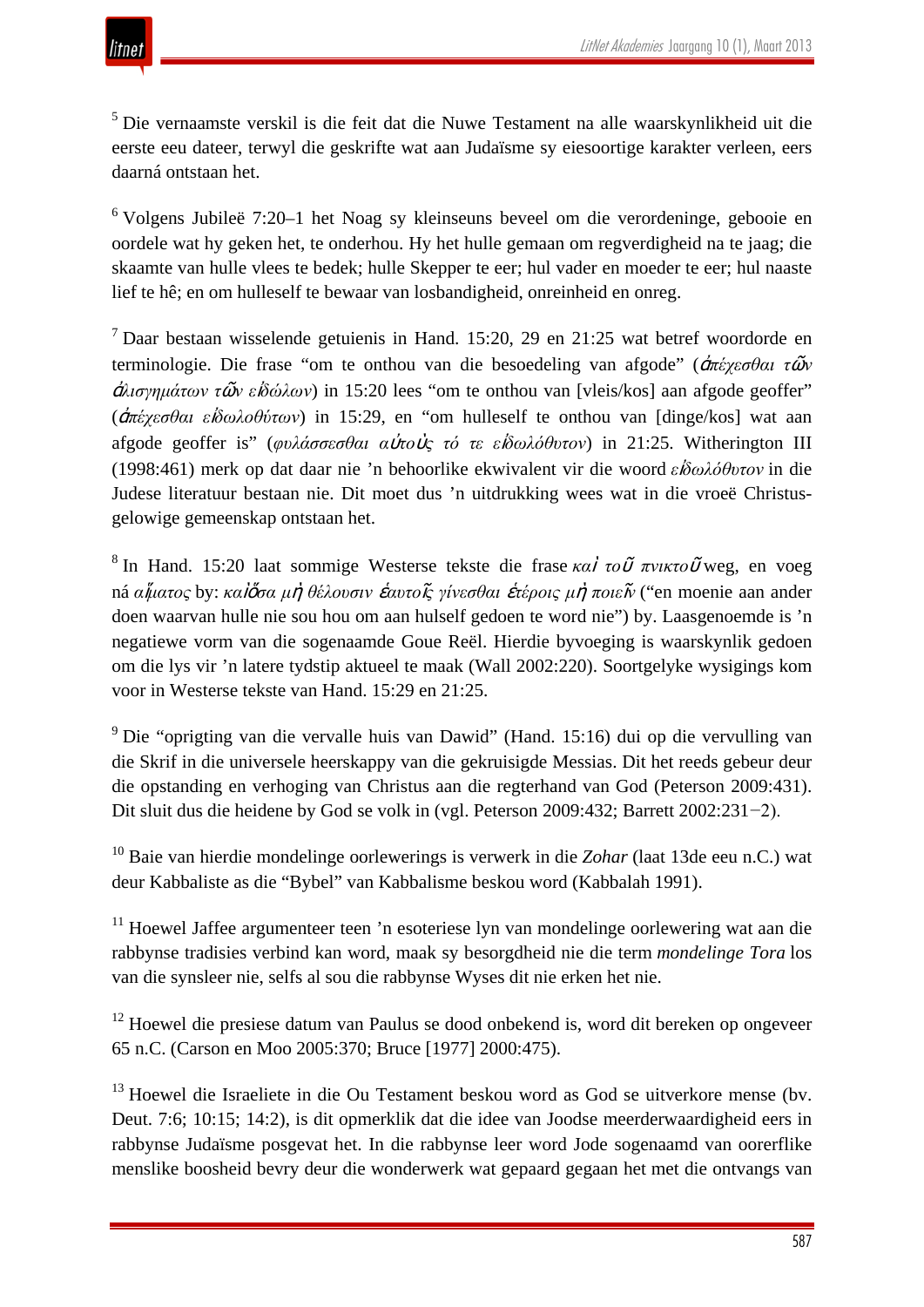die Tora. Aangesien dié beskouing aanspraak maak op 'n mistieke of metafisiese kern wat in 'n Jood sou woon en hom of haar onderskei van nie-Jode (Lundgren 2003:1732), is dit wesenlik 'n essensialistiese siening (die siening dat 'n bepaalde groep mense sekere noodsaaklike, inherente eienskappe het wat hulle identiteit onderskei van dié van ander mense).

<sup>14</sup> Die gedagte dat daar 'n rangorde is wat Joodse mense van ander onderskei, kan gesien word in die geskrifte van Juda Halevi (5:20) wat 'n essensialistiese beskouing van uitverkiesing gehuldig het. Ook volgens die Middeleeuse Joodse filosoof Maimonides was die Jode verhewe bo nie-Jode, 'n meerderwaardigheid wat volgens hom spruit uit die besit van die Tora. Ook die Talmoediese geleerde Maharal het Jode beskou as van 'n verhewe godsdienstige en morele kaliber (Lundgren 2003:1732–4).

<sup>15</sup> Die essensialistiese beskouing en mistieke oorlewering van Juda Halevi is behou in die Chassidisme. Rabbi Israel Baäl Shem Tov (1700–1760), die stigter van die Chassidiese Judaïsme, het dieselfde essensialistiese siening gehad van Jode in die Kabbala; hy het 'n vonk van heiligheid in elke Jood gesien. Hoewel baie moderne Jode essensialisme verwerp, kan 'n meer subtiele vorm daarvan steeds in hoofstroom moderne Joodse denke geïdentifiseer word (Lundgren 2003:1735).

<sup>16</sup> Segal (2000a:122) voer aan dat dit onverstandig sou wees om die beginsel van welwillende universalisme in die boek Jubileë te probeer vind. Die boek vertoon volgens hom 'n gesplete wêreldbeskouing op beide Goddelike en menslike vlak. Israel word beskou as 'n goeie koninkryk, wat beteken dat die bekering van heidene feitlik onmoontlik is.

<sup>17</sup> Gal. 1:6−7 lui: "Ek verwonder my dat julle so gou afvallig word van hom wat julle deur die genade van Christus geroep het, na 'n ander evangelie toe, terwyl daar geen ander is nie; behalwe dat daar sommige mense is wat julle in die war bring en die evangelie van Christus wil verdraai" (1933/1953 Afrikaanse vertaling). Nanos (2002:56–61) het egter 'n komplekse verstaan van hierdie gedeelte. Hy verstaan *θαυμάζω* ("ek verwonder my") in Gal. 1:6 as deel van 'n gevestigde retoriese oorlewering van ironie, wat daarop sou sinspeel dat Paulus nóg verstom was, nóg dat die teenstanders 'n ander "evangelie" (*ε*ὐ*αγγέλιον*) verkondig het. Volgens Nanos sou Paulus bedoel het dat hy teleurgesteld was met die optrede van die heidene in Galasië en hulle voorspelbare reaksie teenoor die "Joodse" aanbod van insluiting (dit was die maklike uitweg uit hulle identiteitskrisis). Dit wat die Galasiese heidene as "goeie nuus" (evangelie) in Christus sou beleef (om besny te wees en "Joods" te word), sou inderwaarheid 'n afwyking wees van die evangelie se bedoeling. Die besluit om "vorentoe" te beweeg in "Judaïsme" in, sou dan eintlik 'n terugval tot in die denke en optrede van die "ou tydvak" beteken (kyk Heen 2002).

<sup>18</sup> Nanos (2002:217–33) verklaar Gal. 6:12 op so 'n wyse dat diegene wat die Galasiese gemeenskap beïnvloed het, "Joodse mense" was wat proseliete wou maak van heidense Christus-gelowiges. As hulle nie hulle gesag uitgeoefen het nie, sou die "Joodse" gemeenskap in Galasië die gegriefdheid en aanval van die nie-"Joodse" inwoners ten prooi